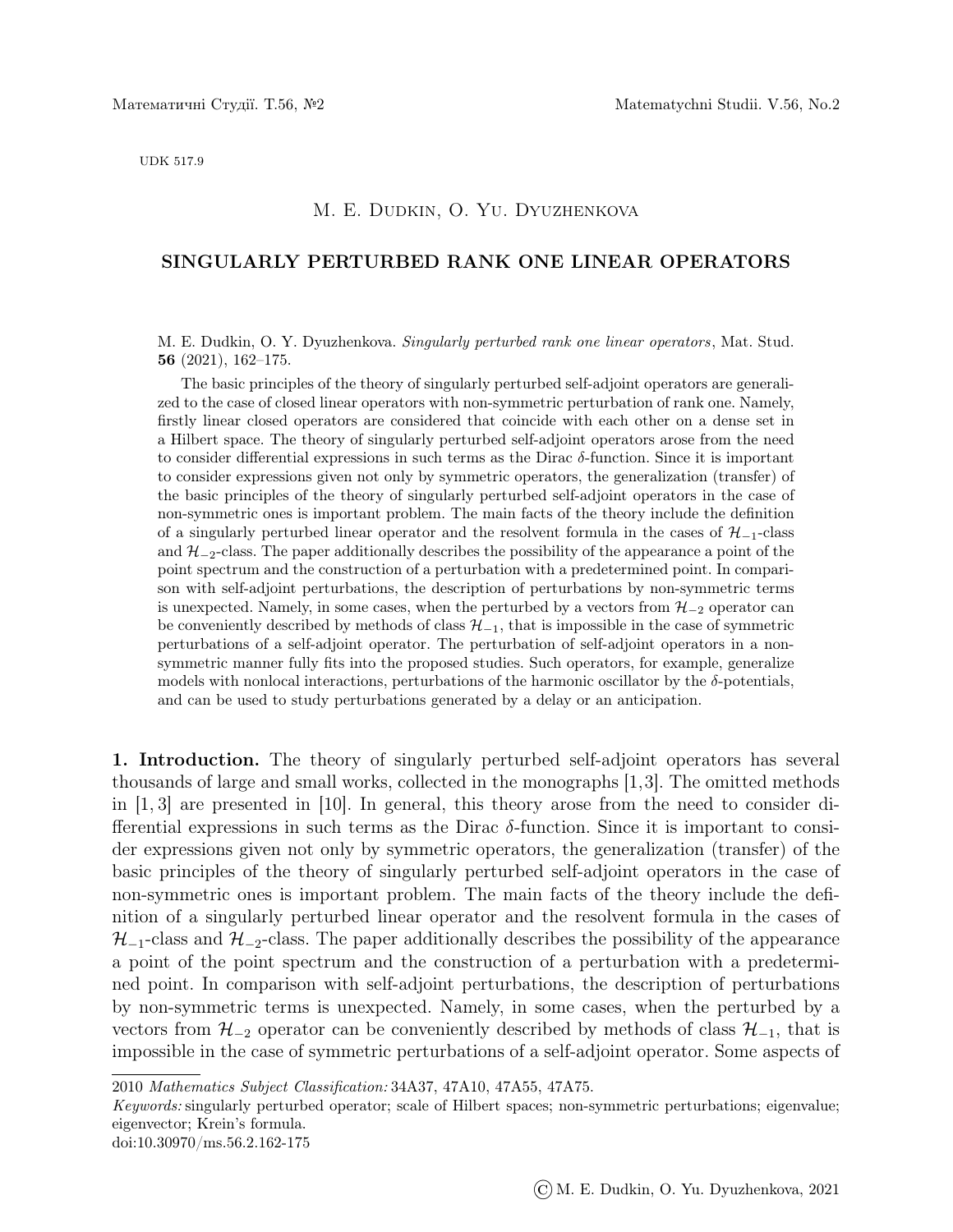non-symmetric rank one perturbations of self-adjoint operators are considered in [7,8]. There are also some technical details of proofs, which we do not repeat here. The perturbation of self-adjoint operators in a non-symmetric manner fully fits into the proposed studies. Such operators, for example, generalize models with nonlocal interactions [2, 4], perturbations of the harmonic oscillator by the  $\delta$ -potentials [11], and can be used to study perturbations generated by a delay or an anticipation.

2. Perturbations  $\mathcal{H}_{-1}$ -class. Let us consider a linear unbounded closed operator A on the dense domain  $\mathfrak{D}(A)$  in the separable Hilbert H space with the scalar product  $(\cdot, \cdot)$  and the norm  $\|\cdot\| = \sqrt{(\cdot,\cdot)}$ . (The unboundedness condition of the operator is obligatory and without it our consideration is not meaningful.) Suppose, the set of regular points  $\rho(A)$  of the operator A is not empty. It is an essential condition for all statements of the article.

Using the operator A, we construct A-scale of Hilbert spaces  $|6|$ . Next, consider only part of it, namely the chain:

$$
\mathcal{H}_{-2} \supset \mathcal{H}_{-1} \supset \mathcal{H} \equiv \mathcal{H}_0 \supset \mathcal{H}_{+1} \supset \mathcal{H}_{+2},\tag{1}
$$

where  $\mathcal{H}_{+k}$  is the positive space with the norm  $\|\varphi\|_{+k} = \|f\|$ √  $\overline{A^*A}+I)^{k/2}\varphi\|, \varphi\in\mathfrak{D}($ √  $+\underline{I})^{k/2}\varphi\|, \varphi \in \mathfrak{D}(\sqrt{A^*A}),$  $\mathcal{H}_{-k}$  is the completion of H with respect to the norm  $||f||_{-k} = ||(\sqrt{A^*A} + I)^{-k/2}f||, f \in \mathcal{H}$ ,  $k = 1, 2, A^*$  is adjoint to A operator in H, I stands for the identity operator. Denote by  $\langle \cdot, \cdot \rangle$ the dual scalar product for the couple of spaces  $\mathcal{H}_{+k}$  and  $\mathcal{H}_{-k}$ ,  $k = 1, 2$ .

The extension of the operator A by continuity on  $\mathcal{H}_{-k}$  we can consider as the bounded operator acting from  $\mathcal{H}_{+k}$  into  $\mathcal{H}_{-k}$  and as an unbounded operator in  $\mathcal{H}_{-k}$  with the domain  $\mathcal{H}_{+k}, k \in \{1,2\}$ . Such an extension we define by **A**.

Let us consider the linear operator  $V = \alpha \langle \cdot, \omega_1 \rangle \omega_2, \omega_1, \omega_2 \in \mathcal{H}_{-k}, \alpha \in \mathbb{C} \setminus \{0\}, k = 1, 2$ , in the chain (1).

The perturbed operator  $\tilde{A}$  in  $\mathcal{H}$  we understand as the restriction of the sum of bounded operators from  $\mathcal{H}_{-k}$  onto  $\mathcal{H}$ :

$$
\tilde{A} := (\mathbf{A} + \alpha \langle \cdot, \omega_1 \rangle \omega_2) \upharpoonright_{\mathcal{H}} . \tag{2}
$$

Denote by  $\mathbf{A}^*$  the adjoint to  $\mathbf{A}$  operator according to (1) [5].

The restriction procedure is not always convenient to use, so we propose the following definition.

**Definition 1.** Let A be a linear unbounded closed operator in the separable Hilbert space  $\mathcal{H}$ . For  $\omega_1, \omega_2 \in \mathcal{H}_{-1} \setminus \mathcal{H}$ , we put  $\eta_1(\bar{z}) = (\mathbf{A}^* - \bar{z})^{-1} \omega_1$ ,  $\eta_2(z) = (\mathbf{A} - z)^{-1} \omega_2$ ,  $z \in \rho(\mathbf{A})$ . The operator  $\tilde{A} \in \mathcal{P}_{-1}^1(A)$  is called *singularly rank one perturbed of*  $\mathcal{H}_{-1}$ -class with respect to A, if it has the domain (for a fixed  $z$ )

$$
\mathfrak{D}(\tilde{A}) = \left\{ \vartheta = \phi - \mathbf{b}_z \eta_2(z) \mid \phi \in \mathfrak{D}(A), \ \mathbf{b}_z = \frac{((A - z)\phi, \eta_1(\bar{z}))}{1/\alpha + \langle (\mathbf{A} - z)^{-1} \omega_2, \omega_1 \rangle} \right\},\tag{3}
$$

in the case  $\langle (\mathbf{A} - z)^{-1} \omega_2, \omega_1 \rangle \neq -1/\alpha$ ; and

$$
\mathfrak{D}(\tilde{A}) = \mathfrak{D}_{\mathcal{H}_1} + \{c\eta_2(z)\}, \quad \mathfrak{D}_{\mathcal{H}_1} = \{ \phi \in \mathfrak{D}(A): \ ((A - z)\phi, \eta_1(\bar{z})) = 0 \}, \ c \in \mathbb{C}, \tag{4}
$$

in the case  $\langle (\mathbf{A} - z)^{-1} \omega_2, \omega_1 \rangle = -1/\alpha$ ; the action is defined by the rule:

$$
(\tilde{A} - z)\theta = (A - z)\phi.
$$
\n(5)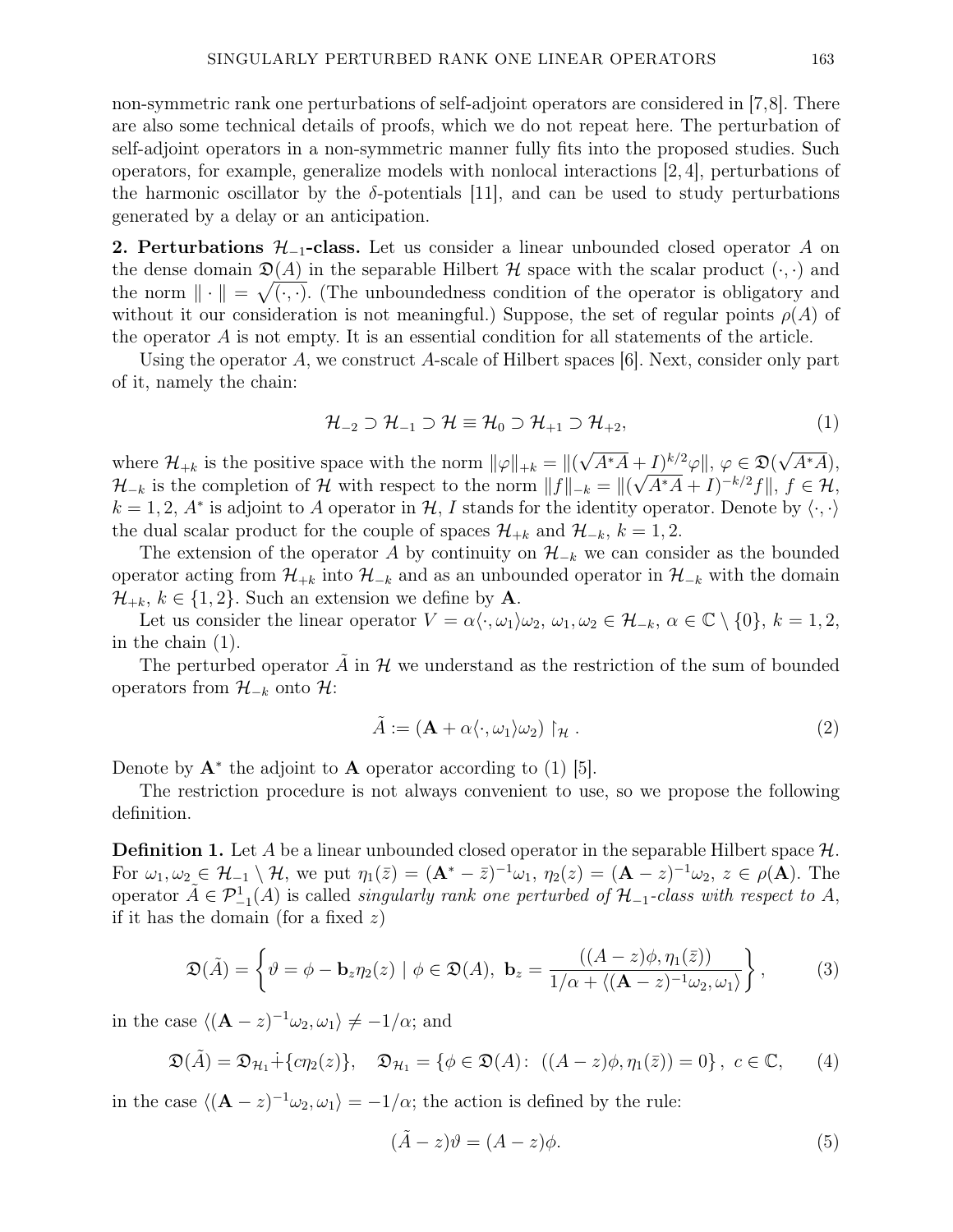Remark 1. The action of the defined in (2) perturbed operator satisfies (5) on vectors  $(3), (4).$ 

*Proof of Remark 1.* This fact is verified by direct substitution  $(3)$ ,  $(4)$  in  $(2)$ . Such an substitution is possible only for  $\mathcal{H}_{-1}$ -class perturbations. Indeed, one has

$$
(\tilde{A} - z)\vartheta = ((\mathbf{A} - z) + \alpha \langle \cdot, \omega_1 \rangle \omega_2) \vartheta = (\mathbf{A} - z) \left[ \phi - \frac{((A - z)\phi, \eta_1(\bar{z}))}{1/\alpha + \langle (\mathbf{A} - z)^{-1} \omega_2, \omega_1 \rangle} \right] \eta_2(z) +
$$
  
+
$$
\alpha \left\langle \left[ \phi - \frac{((A - z)\phi, \eta_1(\bar{z}))}{1/\alpha + \langle (\mathbf{A} - z)^{-1} \omega_2, \omega_1 \rangle} \right], \omega_1 \right\rangle \omega_2 = (A - z)\phi - \frac{((A - z)\phi, \eta_1(\bar{z}))}{1/\alpha + \langle (\mathbf{A} - z)^{-1} \omega_2, \omega_1 \rangle} \omega_2 +
$$
  
+
$$
\alpha \langle \phi, \omega_1 \rangle \omega_2 - \alpha \frac{((A - z)\phi, \eta_1(\bar{z}))}{1/\alpha + \langle (\mathbf{A} - z)^{-1} \omega_2, \omega_1 \rangle} \langle \eta_2(z), \omega_1 \rangle \omega_2 =
$$
  
= 
$$
(A - z)\phi - \frac{((A - z)\phi, \eta_1(\bar{z}))}{1/\alpha + \langle (\mathbf{A} - z)^{-1} \omega_2, \omega_1 \rangle} \omega_2 +
$$
  
+
$$
\alpha \frac{\langle \phi, \omega_1 \rangle (1/\alpha + \langle (\mathbf{A} - z)^{-1} \omega_2, \omega_1 \rangle) - ((A - z)\phi, \eta_1(\bar{z})) \langle \eta_2(z), \omega_1 \rangle}{1/\alpha + \langle (\mathbf{A} - z)^{-1} \omega_2, \omega_1 \rangle} \omega_2 =
$$
  
= 
$$
(A - z)\phi - \frac{((A - z)\phi, \eta_1(\bar{z}))}{1/\alpha + \langle (\mathbf{A} - z)^{-1} \omega_2, \omega_1 \rangle} \omega_2 +
$$
  
+
$$
\alpha \frac{1/\alpha \langle \phi, \omega_1 \rangle + \langle \phi, \omega_1 \rangle \langle (\mathbf{A} - z)^{-1} \omega_2, \omega_1 \rangle - ((A - z)\phi, \eta_1(\bar{z})) \langle \eta_2(z), \omega_1 \rangle}{1/\alpha + \langle (\mathbf{A} - z)^{-1} \omega_2, \omega
$$

since  $((\mathbf{A}-z)\phi, \eta_1(\bar{z})) = (\phi, (\mathbf{A}^*-\bar{z})\eta_1(\bar{z})) = \langle \phi, \omega_1 \rangle$ , and  $\langle (\mathbf{A}-z)^{-1}\omega_2, \omega_1 \rangle = (\eta_2(z), \omega_1)$ .  $\Box$ 

**Remark 2.** Let us explain that two cases are caused for the domain  $\mathfrak{D}(A)$  in (3) and (4), in Definition 1, since the fixed point  $z$  may belong to the point spectrum of the perturbed operator, namely  $z \notin \sigma_p(\tilde{A})$ , as provided in the case (3), and may belong to  $\sigma_p(\tilde{A})$ , namely  $z \in \sigma_p(A)$ , as provided in the case (4).

**Remark 3.** If we put A as a self-adjoint operator,  $\omega_1 = \omega_2$ ,  $\alpha \in \mathbb{R} \setminus \{0\}$ , in Definition 1 then, obviously, we obtain known definition of the singularly perturbed self-adjoint operator of  $\mathcal{H}_{-1}$ -class [3, 10].

Denote a resolvent  $R_z = (A - z)^{-1}$ ,  $z \in \rho(A)$  of unperturbed operator A and write the general form of the resolvent  $\tilde{R}_z = (\tilde{A} - z)^{-1}$ ,  $z \in \rho(\tilde{A})$  of perturbed operator  $\tilde{A}$  in  $\mathcal{H}$ .

**Theorem 1.** Let A be linear unbounded closed operator in the separable Hilbert space H and  $\tilde{A} \in \mathcal{P}_{-1}^1(A)$  is a singularly non-symmetrically perturbed rank one with respect to A operator, defined by (3)–(5). Then, the resolvent  $R_z$  and resolvent  $\tilde{R}_z$  are related to each other by M. Krein's type formula:

$$
\tilde{R}_z = R_z + b_z(\cdot, \eta_1(\bar{z}))\eta_2(z),\tag{6}
$$

with vector-valued functions

$$
\eta_1(\bar{z}) = (A^* - \bar{\xi})(A^* - \bar{z})^{-1}\eta_1(\bar{\xi}), \ \eta_2(z) = (A - \xi)(A - z)^{-1}\eta_2(\xi), \tag{7}
$$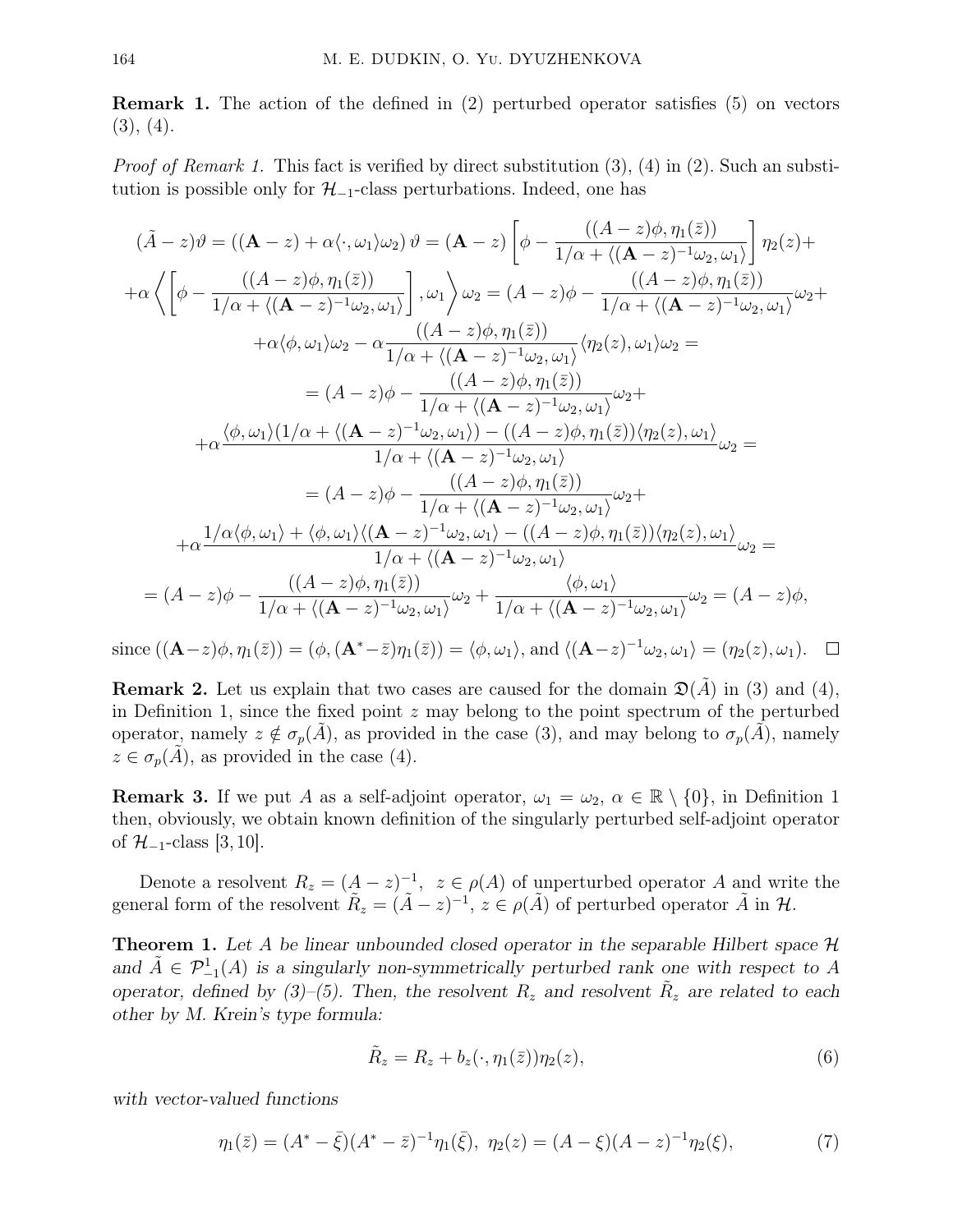where  $\eta_1(\bar{z}), \eta_2(z) \in \mathcal{H}_{+1}, z, \xi \in \rho(A) \cap \rho(\tilde{A}),$  and the scalar-valued function

$$
-b_z^{-1} = \alpha^{-1} + \langle (\mathbf{A} - z)^{-1} \omega_2, \omega_1 \rangle, \quad 0 < |\alpha| < \infty,
$$
\n<sup>(8)</sup>

satisfies the condition

$$
b_z^{-1} - b_{\xi}^{-1} = (\xi - z)(\eta_2(\xi), \eta_1(\bar{z})), \tag{9}
$$

where the vectors  $\eta_1(\bar{z}), \eta_2(z)$  are related to the vectors  $\omega_1, \omega_2$  by the expression

$$
\eta_1(\bar{z}) = (\mathbf{A}^* - \bar{z})^{-1}\omega_1, \quad \eta_2(z) = (\mathbf{A} - z)^{-1}\omega_2.
$$
 (10)

We can also consider the case  $\alpha = 0$ , if we put  $b_z \equiv 0$  and  $\tilde{R}_z \equiv R_z$ . There we can also consider  $|\alpha| = \infty$ . In such a case the term  $\alpha^{-1}$  will omit in (8). In the theory of singularly perturbed self-adjoint operators the condition  $|\alpha| = \infty$  corresponds to the case of the Friedrichs extension of a symmetric operator which is the joint for  $A = A^*$  and  $\tilde{A} = \tilde{A}^*$ .

*Proof.* Let us consider the expression  $\tilde{A} = A + \alpha \langle \cdot, \omega_1 \rangle \omega_2$  in  $\mathcal{H}_{-1}$ , where  $0 < |\alpha| < \infty$ . Remind that we use the notation A i  $\tilde{A}$  instead of **A** and  $\tilde{A}$ . Then for some  $z \in \rho(A)$  such that  $((A-z)^{-1}\omega_2,\omega_1) \neq -\alpha^{-1}$ , we write  $(\tilde{A}-z) = (A-z) + \alpha \langle \cdot, \omega_1 \rangle \omega_2$ , and hence

$$
(\tilde{A} - z)^{-1} = (A - z)^{-1} - \alpha \langle \cdot, (A^* - \bar{z})^{-1} \omega_1 \rangle (\tilde{A} - z)^{-1} \omega_2.
$$
 (11)

For the vector  $\omega_2$  we have

$$
(\tilde{A} - z)^{-1} \omega_2 = (A - z)^{-1} \omega_2 - \alpha \langle \omega_2, (A^* - \bar{z})^{-1} \omega_1 \rangle (\tilde{A} - z)^{-1} \omega_2, (\tilde{A} - z)^{-1} \omega_2 = [1 + \alpha \langle \omega_2, (A^* - \bar{z})^{-1} \omega_1 \rangle] (\tilde{A} - z)^{-1} \omega_2, (\tilde{A} - z)^{-1} \omega_2 = \frac{\alpha}{1 + \alpha \langle \omega_2, (A^* - \bar{z})^{-1} \omega_1 \rangle} (A - z)^{-1} \omega_2.
$$

Substitute the last expression in (11), we get

$$
(\tilde{A} - z)^{-1} = (A - z)^{-1} - \frac{1}{1/\alpha + \langle \omega_2, (A^* - \bar{z})^{-1} \omega_1 \rangle} (\cdot, (A^* - \bar{z})^{-1} \omega_1)(A - z)^{-1} \omega_2.
$$

And now, there is need to redefine

$$
\eta_1(\bar{z}) = (A - \bar{z})^{-1}\omega_1, \ \eta_2(z) = (A - z)^{-1}\omega_2,
$$
  

$$
\langle \omega_2, (A^* - \bar{z})^{-1}\omega_1 \rangle = \langle (A - z)^{-1}\omega_2, \omega_1 \rangle = \langle (A - z)\eta_2(z), \eta_1(\bar{z}) \rangle.
$$

From (10) we have  $\eta_1(z) = R_z \omega_1$ ,  $\eta_1(\xi) = R_{\xi} \omega_1$  and  $\omega_1 = (A - \xi)\eta_1(\xi)$ , i.e.

$$
\eta_1(z) = R_z(A - \xi)\eta_1(\xi).
$$

The last expression is correct only for the space  $\mathcal{H}_{-1}$ . For the correctness in  $\mathcal{H}$  we must write in the form  $\eta_1(z) = (A - \xi)R_z\eta_1(\xi)$ , since  $(A - \xi)$  commutes with  $R_z$  and  $\eta_1(z), \eta_1(\xi) \in$  $\mathcal{H}_{+1}\subset \mathcal{H}.$ 

Analogously, expressions  $\eta_2(z) = R_z \omega_2$  and  $\eta_2(\xi) = R_{\xi} \omega_2$  give  $\eta_2(z) = (A - \xi)R_z \eta_2(\xi)$ . Hence, (7) is proved.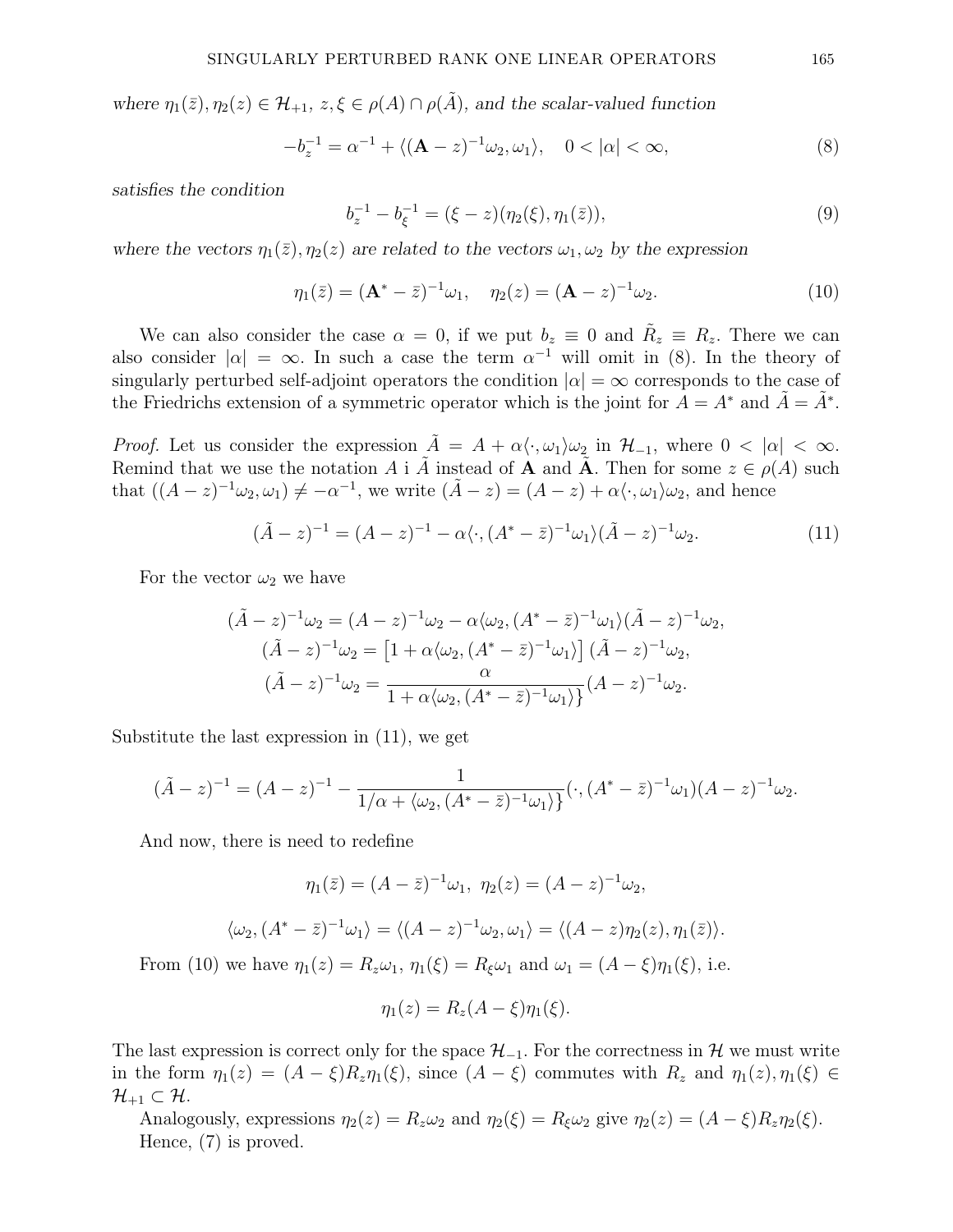Let us prove  $(9)$ . Using  $(8)$ , we have

$$
b_z^{-1} - b_{\xi}^{-1} = -\langle \omega_2, (A^* - \bar{z})^{-1} \omega_1 \rangle + \langle \omega_2, (A^* - \bar{\xi})^{-1} \omega_1 \rangle =
$$
  
=  $\langle \omega_2, ((A^* - \bar{\xi})^{-1} - (A^* - \bar{z})^{-1}) \omega_1 \rangle = \langle ((A - \xi)^{-1} - (A - z)^{-1}) \omega_2, \omega_1 \rangle =$   
=  $\langle (\xi - z)(A - \xi)^{-1}(A - z)^{-1} \omega_2, \omega_1 \rangle =$   
=  $(\xi - z)\langle (A - \xi)^{-1} \omega_2, (A - \bar{z})^{-1} \omega_1 \rangle = (\xi - z)(\eta_2(\xi), \eta_1(\bar{z})).$ 

And conversely, for some  $h \in \mathcal{H}, (\tilde{A} - z)^{-1}h = \vartheta \in \mathfrak{D}(\tilde{A})$ . Hence, we take  $(A - z)^{-1}h = \varphi$ and substitute it in (6):

$$
\vartheta = (\tilde{A} - z)^{-1}h = (A - z)^{-1}h + b_z(h, \eta_1(\bar{z}))\eta_2(z) =
$$
  
= 
$$
\phi - \frac{1}{1/\alpha + \langle (A - z)\eta_2(z), \eta_1(\bar{z})\rangle} (h, \eta_1(\bar{z}))\eta_2(z) = \phi - \frac{((A - z)\phi, \eta_1(\bar{z}))}{1/\alpha + \langle (A - z)\eta_2(z), \eta_1(\bar{z})\rangle}\eta_2(z).
$$

Comparing the start and the end of the last formula, we obtain (3).

Theorem 1 gives directly an important consequence.

**Corollary 1.** The domain  $\mathfrak{D}(\tilde{A})$  of the operator  $\tilde{A} \in \mathcal{P}_{-1}^1(A)$  does not depend on the choice of the point  $z \in \rho(A)$  in Definition 1.

*Proof.* Let us plug a vector  $(A - z)\phi$  into (6). We obtain  $\vartheta = \phi + b_z((A - z)\phi, \eta_1(\bar{z}))\eta_2(z)$ , i.e. it is the vector of (3) for a fixed z. Substituting  $(A - \xi)\phi$  into (6) for  $\xi$ , we also obtain

$$
\vartheta = \phi + b_z((A - \xi)\phi, \eta_1(\bar{\xi}))\eta_2(\xi) \in \mathfrak{D}(\tilde{A}).
$$

The second way to show the independence  $\mathfrak{D}(\tilde{A})$  of z is direct verification of the equality

$$
b_z((A-z)\phi, \eta_1(\bar{z}))\eta_2(z) = b_z((A-\xi)\phi, \eta_1(\bar{\xi}))\eta_2(\xi),
$$

using (7), (9), and the Hilbert identity. Then we rewrite mean calculations of the proof of Theorem 1.  $\Box$ 

By analogy to  $(\tilde{A} - z)$  we define  $((\tilde{A})^* - \overline{z})$  for a fixed z.

$$
\mathfrak{D}((\tilde{A})^*) = \left\{ \vartheta = \phi - \mathbf{b}_z \eta_1(\bar{z}) : \phi \in \mathfrak{D}(A^*), \ \mathbf{b}_z = \frac{((A^* - \bar{z})\phi, \eta_2(z))}{1/\bar{\alpha} + \langle (\mathbf{A}^* - \bar{z})^{-1}\omega_1, \omega_2 \rangle} \right\}
$$
(12)

in the case  $((\mathbf{A}^* - \bar{z})^{-1}\omega_1, \omega_2) \neq -1/\bar{\alpha}$ ; and

$$
\mathfrak{D}((\tilde{A})^*) = \mathfrak{D}_{\mathcal{H}_1}^* + \{c\eta_1(\bar{z})\}, \ \mathfrak{D}_{\mathcal{H}_1}^* = \{ \phi \in \mathfrak{D}(A^*) : \ ((A^* - \bar{z})\phi, \eta_2(z)) = 0 \}
$$
(13)

in the case  $((\mathbf{A} - \bar{z})^{-1}\omega_1, \omega_2) = -1/\bar{\alpha}$ ; the action is defined analogously to (5):

$$
((\tilde{A})^* - \bar{z})\vartheta = (A^* - \bar{z})\phi.
$$
\n(14)

 $\Box$ 

Now another corollary of Theorem 1 is obvious.

Corollary 2. If the operator A (and its adjoint  $A^*$ ) are given, then we have the equality  $(\tilde{A} - z)^* = \tilde{A}^* - \bar{z}, z \in \rho(A)$  for the operator  $\tilde{A} - z$  defined in (3)–(5) and  $\tilde{A}^* - \bar{z}$  defined in in  $(12)–(14)$ .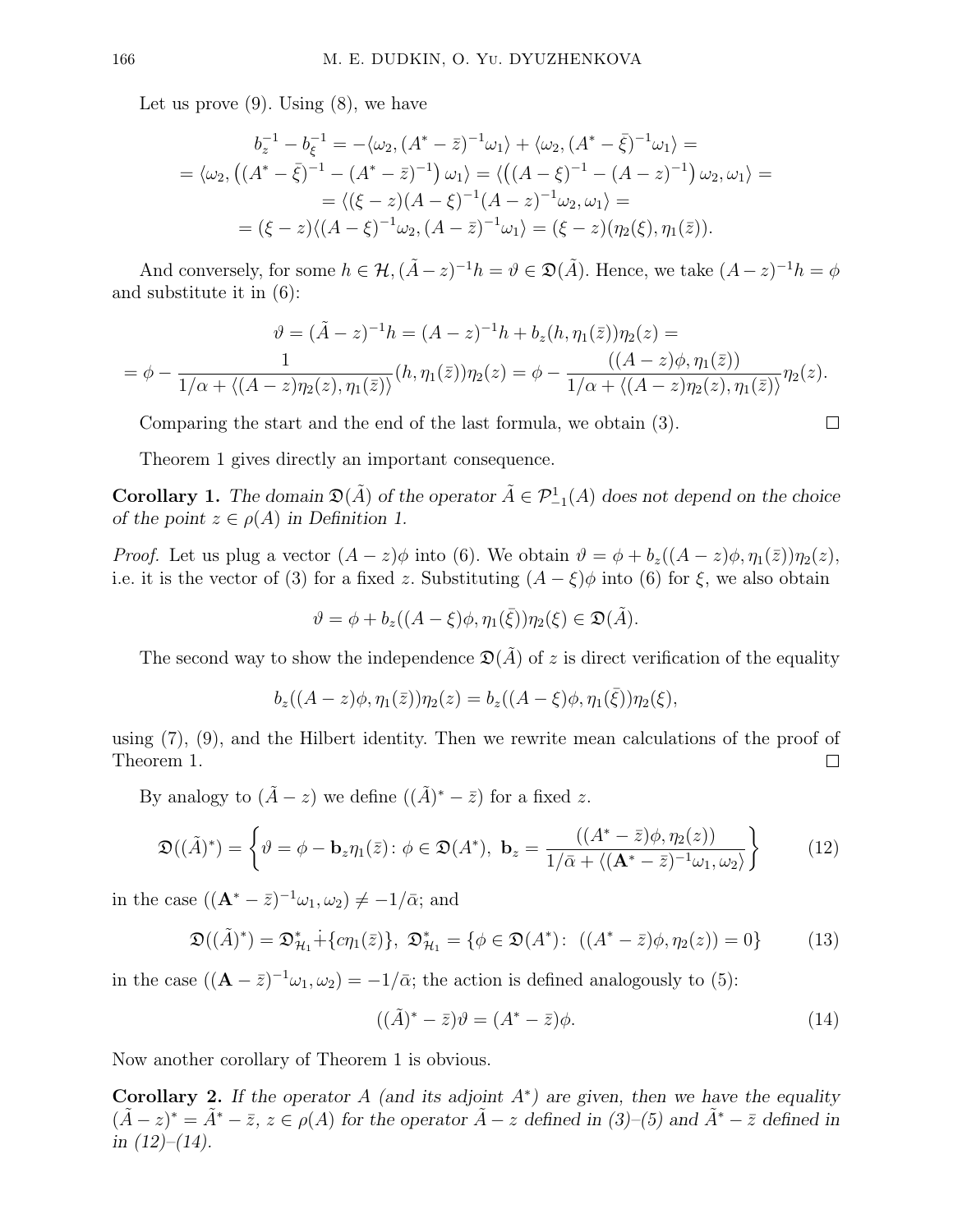Proof. Indeed, the expression adjoint to (6) has the form

$$
(\tilde{R}_z)^* = (R_z + b_z(\cdot, \eta_1(\bar{z}))\eta_2(z))^* = R_z^* + b_z^*(\cdot, \eta_2(z))\eta_1(\bar{z}) = R_z^* + b_{\bar{z}}(\cdot, \eta_2(z))\eta_1(\bar{z}),
$$

where 
$$
b_{\bar{z}} = b_z^* = \frac{1}{1/\bar{\alpha} + \langle (A^* - \bar{z})\omega_1, \omega_2 \rangle}
$$
. From (8) we have  
\n
$$
-\overline{b_{\bar{z}}} = \frac{1}{1/\alpha + \langle (A - z)^{-1}\omega_2, \omega_1 \rangle} = 1/\bar{\alpha} + \overline{\langle (A - z)^{-1}\omega_2, \omega_1 \rangle} = 1/\bar{\alpha} + \langle (\omega_1, (A - z)^{-1}\omega_2 \rangle) = 1/\bar{\alpha} + \langle ((A^* - \bar{z})^{-1}\omega_1, \omega_2 \rangle) = -b_{\bar{z}}^{-1}.
$$

Remark 4. The usage of a singularly perturbed operator together with its adjoint one allows to provide additional description of both operators as one whole object. Namely, linear unbounded closed operator  $A \neq A$ , densely defined in H, is singularly perturbed  $\mathcal{H}_{-1}$ -class with respect to the operator A (without loss of generality  $0 \in \rho(A) \cap \rho(A)$ ), if sets

$$
\mathfrak{D} = \{ f \in \mathfrak{D}(A) \cap \mathfrak{D}(\tilde{A}) : Af = \tilde{A}f \}, \quad \mathfrak{D}_* = \{ f \in \mathfrak{D}(A^*) \cap \mathfrak{D}((\tilde{A})^*) : A^*f = \tilde{A}^*f \} \tag{15}
$$

are dense in H both, herewith  $\mathfrak{D} \subset \mathcal{H}_{+1}$ ,  $\mathfrak{D}_* \subset \mathcal{H}_{+1}$ .

It is clear that for each couple A,  $\tilde{A}$  and  $A^*$ ,  $\tilde{A}^*$  there exist joint restrictions i.e. operators  $\dot{A} := A \upharpoonright \mathfrak{D}$  and  $\dot{A}_* := A \upharpoonright \mathfrak{D}_*$ , so that each of them has nontrivial deficiency indices

$$
\mathbf{n}^{\pm}(\dot{A}) = \dim \ker(\dot{A} \mp z)^{*} \neq 0, \quad \mathbf{n}^{\pm}(\dot{A}_{*}) = \dim \ker(\dot{A}_{*} \mp z)^{*} \neq 0, \quad z \in \rho(A).
$$

In this paper we consider only the case  $\mathbf{n}^{\pm}(\dot{A}) = \mathbf{n}^{\pm}(\dot{A}_*) = 1$ .

The last description is close to the topic of solvable extensions described in the work of M.I. Vishik [12]. If  $\mathfrak{D} = \mathfrak{D}_*$  and  $\tilde{A} = \tilde{A}^*$ , then we have usual description of singularly perturbed self-adjoint operator [3, 10].

The perturbed operator can possess a new point  $\lambda$  of the point spectrum  $\sigma_p(\tilde{A})$ , which does not exist in  $\sigma_p(A)$ .

**Proposition 1.** If  $\tilde{A} \in \mathcal{P}_{-1}^1(A)$  possesses new eigenvalue  $\lambda \in \mathbb{C}$  in comparison with A, namely there exists  $\lambda \in \sigma_p(\tilde{A})$ , but  $\lambda \notin \sigma_p(A)$ , then for corresponding eigenvectors  $\varphi$ :  $\tilde{A}\varphi = \lambda\varphi$  and  $\psi$ :  $\tilde{A}^*\psi = \bar{\lambda}\psi$ , we have equalities:

$$
(\lambda - z)b_z(\varphi, (\mathbf{A}^* - \bar{z})^{-1}\omega_1) = 1, \quad \varphi = (\mathbf{A} - \lambda)^{-1}\omega_2,
$$
\n(16)

$$
(\bar{\lambda} - \bar{z})\bar{b}_z(\psi, (\mathbf{A} - z)^{-1}\omega_2) = 1, \quad \psi = (\mathbf{A}^* - \bar{\lambda})^{-1}\omega_1,\tag{17}
$$

where  $\eta_i(z)$   $(i \in \{1,2\})$  is defined in Theorem 1,  $z \in \rho(A) \bigcap \rho(\tilde{A})$ .

*Proof.* Solving the eigenvalue problem in the form  $\tilde{R}_z \varphi = \frac{1}{\lambda - \epsilon}$  $\frac{1}{\lambda-z}\varphi$  and using expressions for the resolvents (6) and also (10), we obtain (16). Indeed,

$$
\tilde{R}_z \varphi = R_z \varphi + b_z(\varphi, \eta_1(\bar{z})) \eta_2(z) = \frac{1}{\lambda - z} \varphi,
$$
  

$$
b_z(\varphi, \eta_1(\bar{z})) \eta_2(z) = \frac{1}{\lambda - z} \varphi - R_z \varphi = \frac{1}{\lambda - z} (A - \lambda)(A - z)^{-1} \varphi.
$$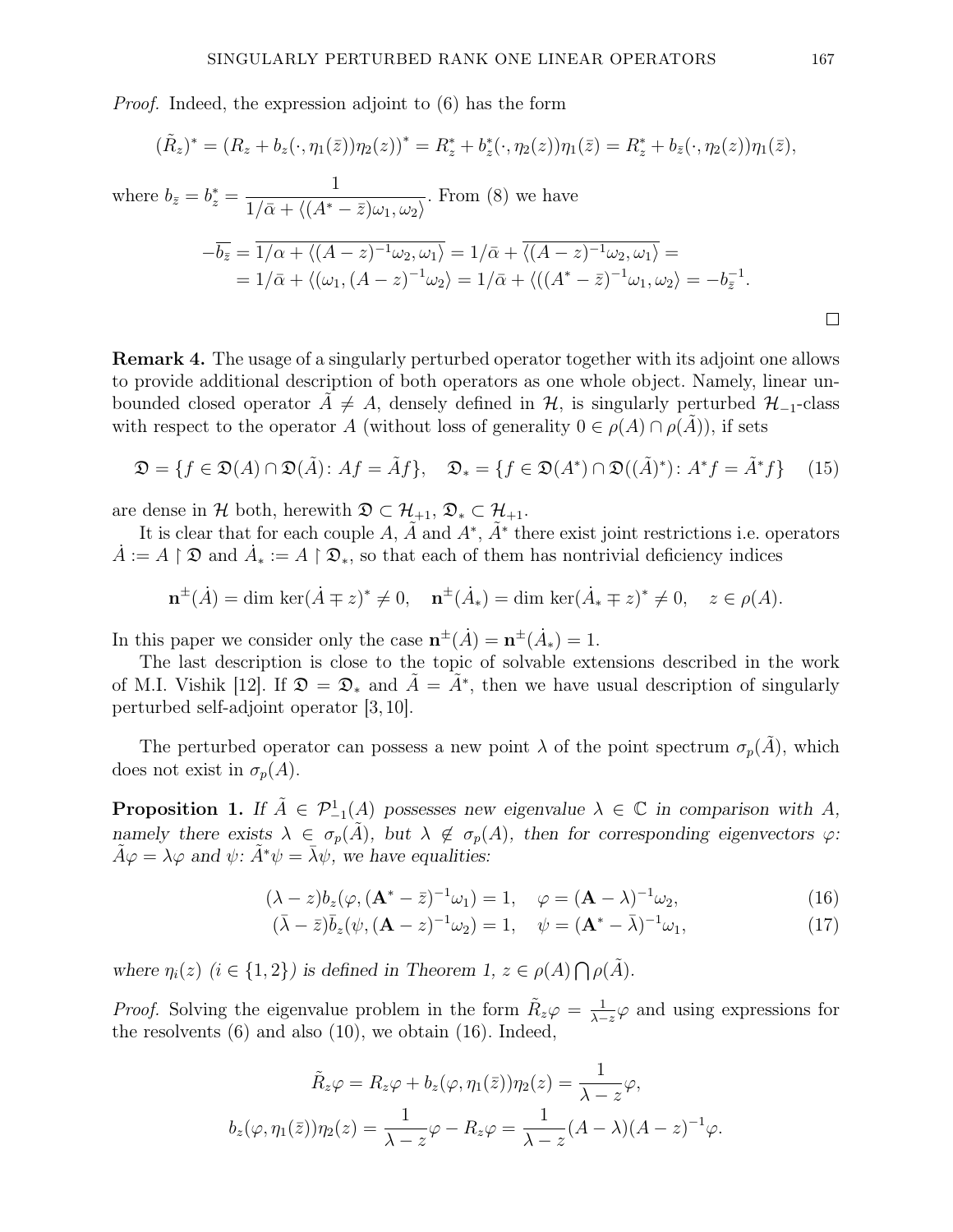Hence,  $(\lambda - z) b_z(\varphi, \eta_1(\bar{z})) (A - z) (A - \lambda)^{-1} \eta_2(z) = \varphi$ . The multiplication on  $\eta_1(\bar{z})$  gives  $(\lambda - z) b_z(\varphi, \eta_1(\bar{z})) = 1$ , if we put  $(A - z)(A - \lambda)^{-1} \eta_2(z) = \varphi = (\mathbf{A} - \lambda)^{-1} \omega_2$ . Then we obtain  $(16).$ 

Expressions (16) are obtained analogously. In the case of adjoint operator (17), we write the expression adjoint to (6) and (7). Indeed,

$$
\tilde{R}_z^* \varphi = R_z^* \psi + b_z(\psi, \eta_2(z)) \eta_1(\bar{z}) = \frac{1}{\bar{\lambda} - \bar{z}} \psi,
$$
  

$$
\bar{b}_z(\psi, \eta_2(z)) \eta_1(\bar{z}) = \frac{1}{\bar{\lambda} - \bar{z}} \varphi - R_z^* \psi = \frac{1}{\bar{\lambda} - \bar{z}} (A^* - \bar{\lambda}) (A^* - \bar{z})^{-1} \psi.
$$

Hence,  $(\bar{\lambda} - \bar{z})b_{\bar{z}}(\psi, \eta_2(z))(A^* - \bar{z})(A^* - \bar{\lambda})^{-1}\eta_1(\bar{z}) = \psi$ . The multiplication on  $\eta_2(z)$  gives  $(\bar{\lambda}-\bar{z})b_{\bar{z}}(\psi,\eta_2(z))=1$ , if we put  $(A^*-\bar{z})(A^*-\bar{\lambda})^{-1}\eta_1(\bar{z})=\psi=(\mathbf{A}^*-\bar{\lambda})^{-1}\omega_1$ . Then we obtain (17).  $\Box$ 

The inverse spectral problem is also solvable for  $\tilde{A} \in \mathcal{P}^1_{-1}(A)$ .

**Theorem 2.** For a given linear unbounded closed operator A in the separable Hilbert space H, numbers  $\lambda \in \mathbb{C}$  and vectors  $\varphi, \psi \in \mathcal{H}_{+1} \setminus \mathcal{H}_{+2}$ , such that for some  $z \in \rho(A)$ ,  $z \neq \lambda$  and  $(\varphi, (A^* - \bar{\lambda})(A^* - \bar{z})^{-1}\psi) \neq 0$ , there exists unique singularly non-symmetrically perturbed rank one operator  $\tilde{A} \in \mathcal{P}_{-1}^1(A)$  such that  $\lambda$ ,  $\bar{\lambda}$  and  $\varphi$ ,  $\bar{\psi}$  are its eigenvalues and eigenvectors respectively: namely,  $\tilde{A}\varphi = \lambda\varphi$  and  $\tilde{A}^*\psi = \bar{\lambda}\psi$ . Herewith, the operator  $\tilde{A}$  is defined due to the resolvent (6) from Theorem 1:

$$
\tilde{R}_z = R_z + b_z(\cdot, \eta_1(\bar{z}))\eta_2(z),\tag{18}
$$

with the vector-valued functions

$$
\eta_1(\bar{z}) = (A^* - \bar{\lambda})(A^* - \bar{z})^{-1}\psi, \ \eta_2(z) = (A - \lambda)(A - z)^{-1}\varphi,
$$
\n(19)

and with the scalar-valued function

$$
b_z^{-1} = (\lambda - z)(\varphi, \eta_1(\bar{z})), \, (\bar{b}_z^{-1} = (\bar{\lambda} - \bar{z})(\psi, \eta_2(z))). \tag{20}
$$

**Remark 5.** The inequality  $(\varphi, (A^* - \bar{\lambda})(A^* - \bar{z})^{-1}\psi) \neq 0$  is equivalent to the inequality  $(\psi, (A - \lambda)(A - z)^{-1}\varphi) \neq 0$ 

Proof of Remark 5. Indeed,

$$
(\psi, (A - \lambda)(A - z)^{-1}\varphi) \neq 0 \iff \overline{(\psi, (A - \lambda)(A - z)^{-1}\varphi)} \neq 0 \iff
$$
  

$$
((A - \lambda)(A - z)^{-1}\varphi, \psi) \neq 0 \iff (\varphi, (A^* - \bar{\lambda})(A^* - \bar{z})^{-1}\psi) \neq 0.
$$

Proof of Theorem 2. Let us start to prove Theorem 2. At once, it is possible to show that both sets

$$
\mathfrak{D} = \{ f \in \mathfrak{D}(A) : ((A^* - \overline{z})f, \eta_2(z)) = 0 \}, \quad \mathfrak{D}_* = \{ f \in \mathfrak{D}(A) : ((A - z)f, \eta_1(\overline{z})) = 0 \}
$$

coincide with written one in (15) and are dense in  $H$ , respectively. If we suppose  $\exists h \in \mathcal{H}$ such that  $(\mathfrak{D}, h) = 0$ , then

$$
0 = (\mathfrak{D}, h) = ((A - z)^{-1} \mathfrak{M}_z, h) = (\mathfrak{M}_z, (A^* - \bar{z})^{-1} h),
$$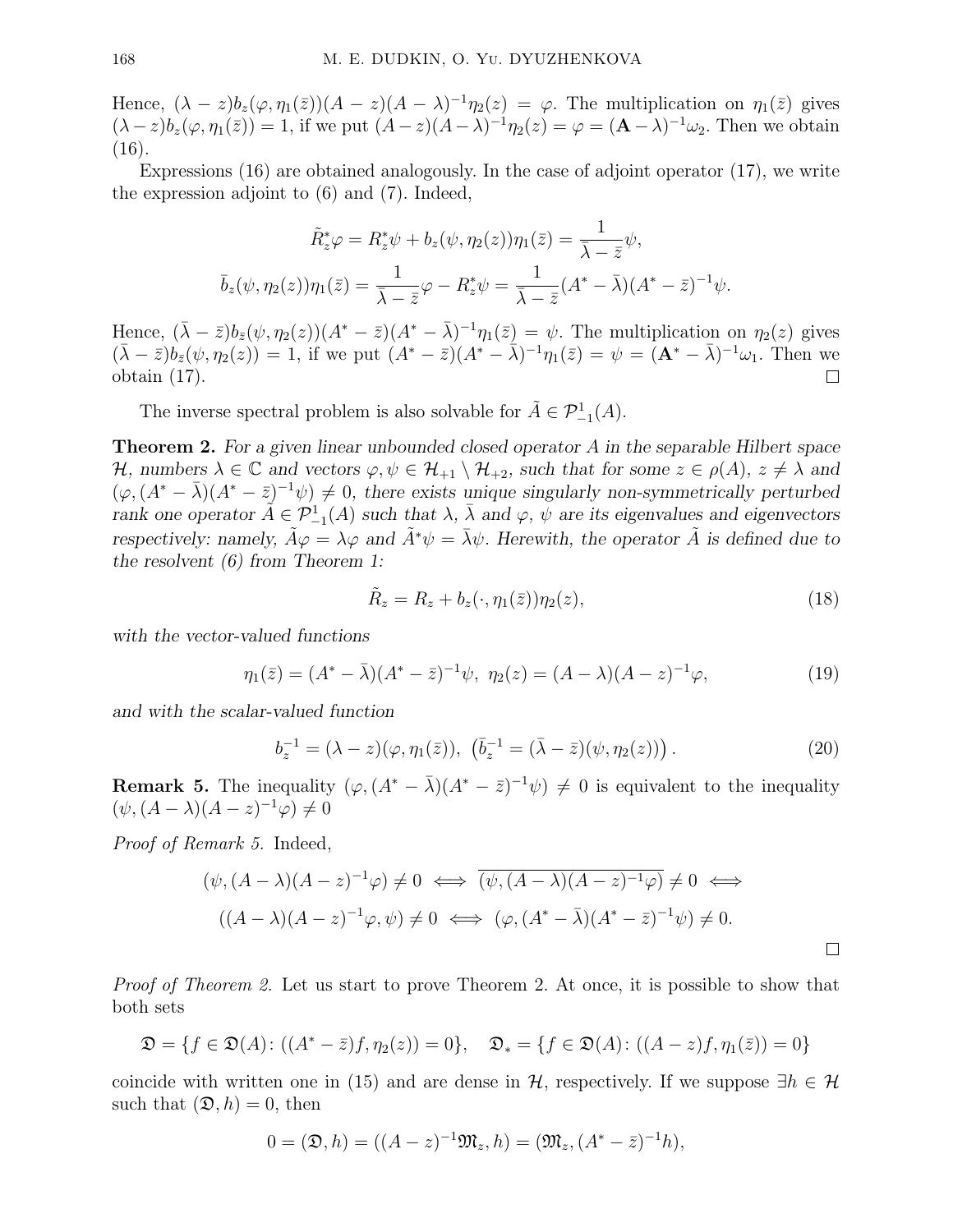namely  $(A^* - \bar{z})^{-1}h \in \mathfrak{D}(A^*)$  and  $(A^* - \bar{z})^{-1}h \in \mathfrak{N}_z \perp \mathfrak{M}_z$ , but  $\mathfrak{N}_z \cap \mathfrak{D}(A^*) = \{0\}.$ 

Analogously, if  $\exists h \in \mathcal{H}$  such that  $(\mathfrak{D}_*, h) = 0$ , then

$$
0 = (\mathfrak{D}_{*}, h) = ((A^{*} - \bar{z})^{-1} \mathfrak{M}_{\bar{z}}, h) = (\mathfrak{M}_{z}, (A - z)^{-1} h),
$$

namely  $(A-z)^{-1}h \in \mathfrak{D}_*(A)$  and  $(A-z)^{-1}h \in \mathfrak{N}_{\bar{z}} \perp \mathfrak{M}_{\bar{z}}$ , but  $\mathfrak{N}_{\bar{z}} \cap \mathfrak{D}_*(A) = \{0\}.$ 

Further proof of Theorem 2 is essentially based on the next technical proposition.

**Proposition 2.** Let A be a linear unbounded closed operator in a separable Hilbert space  $\mathcal{H}$ . Then, the operator-valued function

$$
\tilde{R}_z := (A - z)^{-1} + b_z(\cdot, \eta_1(\bar{z}))\eta_2(z), \quad z \in \rho(A), \tag{21}
$$

is a resolvent of some linear closed operator, if for  $\eta_1(z)$ ,  $\eta_2(z)$  and  $b(z)$  we have expressions

$$
\eta_1(\bar{z}) = (A^* - \bar{\xi})(A^* - \bar{z})^{-1}\eta_1(\bar{\xi}), \quad \eta_2(z) = (A - \xi)(A - z)^{-1}\eta_2(\xi), \tag{22}
$$

$$
b_z^{-1} - b_{\xi}^{-1} = (\xi - z)(\eta_2(\xi), \eta_1(\bar{z})), \ z, \xi \in \rho(A) \cap \rho(\tilde{A});
$$
\n(23)

and additionally it is a resolvent of a singularly non-symmetrically rank one perturbed operator of  $\mathcal{H}_{-1}$ -class, if  $\eta_1(z), \eta_2(z) \in \mathcal{H}_{+1} \setminus \mathcal{H}_{+2}$ .

Proof. The proof of Proposition 2 is based on Theorems 1 and 2 from [9, Ch. VIII, §1]. Namely, the operator-valued function (21)  $\tilde{R}_z$  is a resolvent of some closed operator if:

- a)  $\tilde{R}_z$  satisfies the Hilbert identity with some  $z, \xi \in \mathbb{C}$ :  $\tilde{R}_z \tilde{R}_\xi = (z \xi) \tilde{R}_z \tilde{R}_\xi$ , namely it is so called pseudoresolvent, and
- **b**)  $\tilde{R}_z$  has the trivial kernel, i.e.  $\ker(\tilde{R}_z) = \{0\}.$

We will verify the condition **a**). Substitute the operator-valued function, defined in (6), into the Hilbert identity:

$$
((A-z)^{-1} + b_z(\cdot, \eta_1(\bar{z})))\eta_2(z) - ((A-\xi)^{-1} + b_\xi(\cdot, \eta_1(\bar{\xi}))\eta_2(\xi)) =
$$
  
=  $(z-\xi) ((A-z)^{-1} + b_z(\cdot, \eta_1(\bar{z})))\eta_2(z)) ((A-\xi)^{-1} + b_\xi(\cdot, \eta_1(\bar{\xi}))\eta_2(\xi)) .$ 

Using more the Hilbert identity for  $(A-z)^{-1}$ , we obtain

$$
b_z(\cdot, \eta_1(\bar{z})))\eta_2(z) - b_\xi(\cdot, \eta_1(\bar{\xi}))\eta_2(\xi) = (z - \xi)b_\xi(\cdot, \eta_1(\bar{\xi})) (A - z)^{-1} \eta_2(\xi) + + (z - \xi)b_z(\cdot, (A^* - \bar{\xi})^{-1} \eta_1(\bar{z}))\eta_2(z) + (z - \xi)b_zb_\xi(\cdot, \eta_1(\bar{\xi})) (\eta_2(\xi), \eta_1(\bar{z})))\eta_2(z).
$$
 (24)

From the second equality (22) we get

$$
\eta_2(z) = \eta_2(\xi) + (z - \xi)(A - z)^{-1}\eta_2(\xi), \quad (z - \xi)(A - z)^{-1}\eta_2(\xi) = \eta_2(z) - \eta_2(\xi).
$$

By analogy, from the second equality (22), we obtain

$$
(\bar{z} - \bar{\xi})(A^* - \bar{\xi})^{-1}\eta_1(\bar{z}) = \eta_1(\bar{z}) - \eta_1(\bar{\xi}).
$$

Substitute two last equalities in (24):

$$
b_z(\cdot, \eta_1(\bar{z}))\eta_2(z) - b_{\xi}(\cdot, \eta_1(\bar{\xi}))\eta_2(\xi) = b_{\xi}(\cdot, \eta_1(\bar{\xi}))[\eta_2(z) - \eta_2(\xi)] ++ b_z(\cdot, [\eta_1(\bar{z}) - \eta_1(\bar{\xi})])\eta_2(z) + (z - \xi)b_z b_{\xi}(\cdot, \eta_1(\bar{\xi}))(\eta_2(\xi), \eta_1(\bar{z})))\eta_2(z).
$$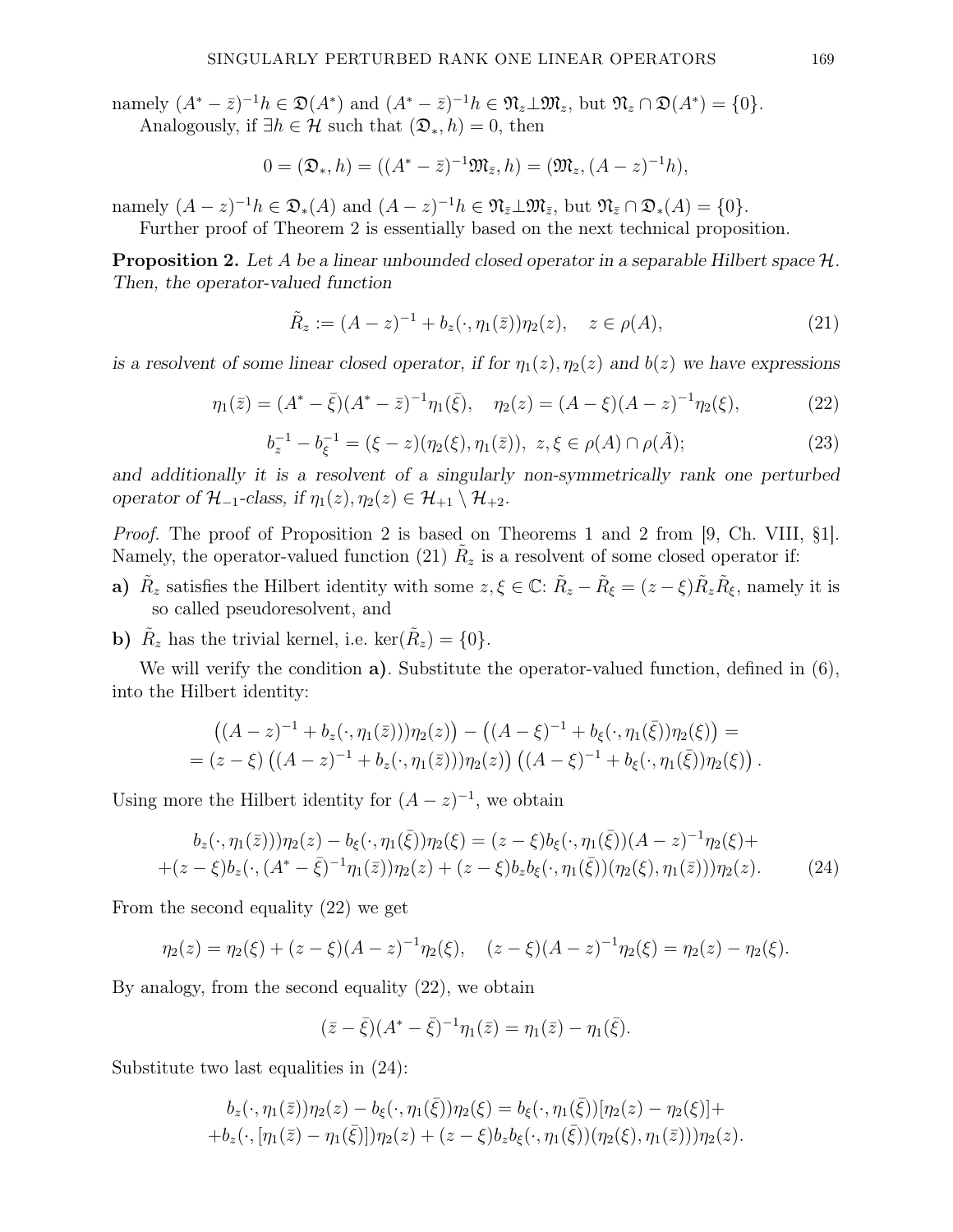Simplifying last expression we obtain

$$
0 = b_{\xi}(\cdot, \eta_1(\bar{\xi}))\eta_2(z) - b_z(\cdot, \eta_1(\bar{\xi}))\eta_2(z) + (z - \xi)b_zb_{\xi}(\cdot, \eta_1(\bar{\xi}))(\eta_2(\xi), \eta_1(\bar{z})))\eta_2(z).
$$

After reduction on  $(\cdot, \eta_1(\bar{\xi}))\eta_2(z)$  we obtain the expression, that gives (23).

Verify the condition b). For a vector  $f \in \mathcal{H}$ , such that  $f \perp \eta_1(\bar{z})$ , with a fixed z, the vector-valued function  $\tilde{R}(z) = (A - z)^{-1}$  is a resolvent of some closed operator, since for such vector we have  $\tilde{R}(z)f = R(z)f = (A - z)^{-1}f$ .

For the vector  $\eta_1(\bar{z})$  we have  $\tilde{R}_z \eta_1(\bar{z}) = (A - z)^{-1} \eta_1(\bar{z}) + b_z(\eta_1(\bar{z}), \eta_1(\bar{z})) \eta_2(z) \neq 0$ , since, if  $(A-z)^{-1}\eta_1(\bar{z}) = -b_z(\eta_1(\bar{z}), \eta_1(\bar{z}))\eta_2(z)$ , then from  $\eta_1(\bar{z}) \in \mathcal{H}_{+1} \setminus \mathcal{H}_{+2}$  we would have  $\eta_2(z) \in \mathcal{H}_{+2}$ , but by the conditions of Proposition we have  $\eta_2(z) \notin \mathcal{H}_{+2}$ .

By analogy, for a vector  $f \in \mathcal{H}$ , such that  $f \perp \eta_2(z)$  with a fixed z, the expression  $(\tilde{R}_z)^* = (\tilde{A}^* - \bar{z})^{-1}$  is a resolvent of some closed operator, since for such a vector we have  $(\tilde{R}_z)^* f = R_z^* f = (A - \bar{z})^{-1} f.$ 

For the vector  $\eta_2(z)$  we have  $(\tilde{R}_z)\eta_2(z) = (A-\overline{z})^{-1}\eta_2(z) + \overline{b}_z(\eta_2(z), \eta_2(z))\eta_1(\overline{z}) \neq 0$ , since, if it would be  $(A - \overline{z})^{-1} \eta_2(z) = -\overline{b}_z(\eta_2(z), \eta_2(z)) \eta_1(\overline{z})$ , then from  $\eta_2(z) \in \mathcal{H}_{+1}$ , we would have  $\eta_1(\bar{z}) \in \mathcal{H}_{+2}$ , but by the assumptions of Proposition 2 we have  $\eta_1(\bar{z}) \notin \mathcal{H}_{+2}$ .

And now, we can say that there exists a closed linear operator  $A$ , and we can put  $(\tilde{A} - z)^{-1} := \tilde{R}(z), \ z \in \rho(\tilde{A}).$ 

Taking into account Theorem 1, we obtain that the defined in (6)  $R(z)$  is the resolvent of singularly non-symmetrically perturbed of rank one operators  $\mathcal{H}_{-1}$ -class.  $\Box$ 

Now we can continue the proof of Theorem 2 by steps.

1. If  $\varphi, \psi \in \mathcal{H}_{+1} \setminus \mathcal{H}_{+2}$ , then from (19) it follows that  $\eta_1(z), \eta_2(z) \in \mathcal{H}_{+1} \setminus \mathcal{H}_{+2}$ . Proposition 2 gives that the defined in (21) operator  $R_z$  is a resolvent of some closed operator under the condition  $\eta_1(z), \eta_2(z)$  satisfy (22) and  $b_z$  satisfies (23).

Let for  $\eta_1(z)$ ,  $\eta_2(z)$  we have (19), i.e.

$$
\eta_2(z) = (A - \lambda)(A - z)^{-1}\varphi = \varphi + (z - \lambda)(A - z)^{-1}\varphi, \n\eta_1(\bar{z}) = (A - \bar{\lambda})(A - \bar{z})^{-1}\psi = \psi + (\bar{z} - \bar{\lambda})(A - \bar{z})^{-1}\psi
$$
\n(25)

and for  $b_z$  we have (20):  $b_z^{-1} = (\lambda - z)(\varphi, \eta_1(\bar{z}))$ ,  $\bar{b}_z^{-1} = (\bar{\lambda} - \bar{z})(\psi, \eta_2(z))$ , which we write in the form

$$
b_z^{-1} = (\lambda - z)(\overline{\psi, \eta_2(z))}, \quad b_z^{-1} = (\lambda - z)(\eta_2(z), \psi). \tag{26}
$$

Write the left-hand side of (23) using (25) and (26):

$$
b_z - b_{\xi} = (\lambda - z)(\varphi, [\psi + (\bar{z} - \bar{\lambda})(A^* - \bar{z})^{-1}\psi]) - (\lambda - \xi)([\varphi + (\xi - \lambda)(A - \xi)^{-1}\varphi], \psi) =
$$
  
=  $(\lambda - z)(\varphi, \psi) - (\lambda - z)^2((A - z)^{-1}\varphi, \psi) - (\lambda - \xi)(\varphi, \psi) + (\lambda - \xi)^2((A - \xi)^{-1}\varphi, \psi) =$   
=  $(\xi - z)(\varphi, \psi) - (\lambda - z)^2((A - z)^{-1}\varphi, \psi) + (\lambda - \xi)^2((A - \xi)^{-1}\varphi, \psi).$ 

Write the right-hand side of (23) using (25):

$$
(\xi - z)(\eta_2(z), \eta_1(\bar{z})) = (\xi - z)([\varphi + (\xi - \lambda)(A - \xi)^{-1}\varphi], [\psi + (\bar{z} - \bar{\lambda})(A^* - \bar{z})^{-1}\psi]) =
$$
  
= (\xi - z)[(\varphi, \psi) + (z - \lambda)((A - z)^{-1}\varphi, \psi) +  
+(\xi - \lambda)((A - \xi)^{-1}\varphi, \psi) + (z - \lambda)(\xi - \lambda)((A - z)^{-1}(A - \xi)^{-1}\varphi, \psi)]. (27)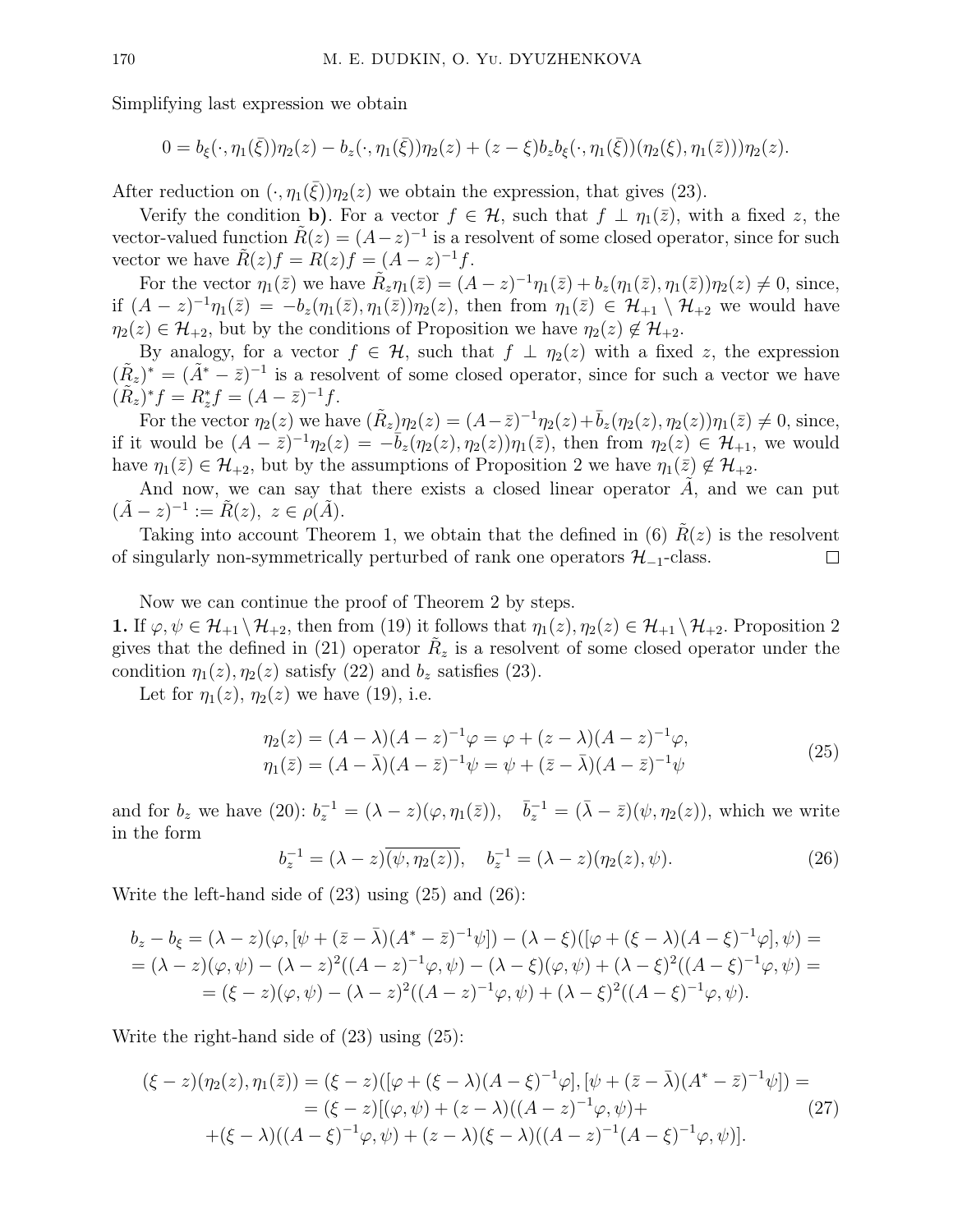In the last line we used the Hilbert identity:  $(A-z)^{-1} - (A-\xi)^{-1} = (z-\xi)(A-z)^{-1}(A-\xi)^{-1}$ . Hence,

$$
(\xi - z)(\eta_2(\xi), \eta_1(\bar{z})) = (\xi - z)(\varphi, \psi) + (\xi - z)(z - \lambda)((A - z)^{-1}\varphi, \psi) +
$$
  
+ (\xi - z)(\xi - \lambda)((A - \xi)^{-1}\varphi, \psi) + (\xi - \lambda)(z - \lambda)((A - \xi)^{-1}\varphi, \psi) -  
- (z - \lambda)(\xi - \lambda)((A - z)^{-1}\varphi, \psi) = (\xi - z)(\varphi, \psi) + (-z^2 + z\xi - \lambda\xi + \lambda z)((A - z)^{-1}\varphi, \psi) +  
+ (\xi^2 - z\xi - \lambda\xi + \lambda z)((A - \xi)^{-1}\varphi, \psi) + (z\xi - \lambda z - \lambda\xi + \lambda^2)((A - \xi)^{-1}\varphi, \psi) -  
- (z\xi - \lambda z - \lambda\xi + \lambda^2)((A - z)^{-1}\varphi, \psi) =  
= (\xi - z)(\varphi, \psi) - (\lambda^2 - 2\lambda z + z^2)((A - z)^{-1}\varphi, \varphi) + (\xi^2 - 2\lambda\xi + \lambda^2)((A - \xi)^{-1}\varphi, \psi).

Therefore,

$$
(\xi - z)(\eta_2(\xi), \eta_1(\bar{z})) = (\xi - z)(\varphi, \psi) + (\xi - \lambda)^2((A - \xi)^{-1}\varphi, \psi) - (z - \lambda)^2((A - z)^{-1}\varphi, \psi). \tag{28}
$$

Comparing  $(27)$  and  $(28)$  we obtain  $(23)$ .

**2.** Since vectors  $\eta_1(z)$  and  $\eta_2(z)$  belong to  $\mathcal{H}_{+1} \setminus \mathcal{H}_{+2}$ , by Proposition 2 the operator  $\tilde{A}$  is a singular perturbation of A.

**3.** Let us prove  $\tilde{A}\varphi = \lambda\varphi$  in the form  $(\tilde{A} - z)^{-1}\varphi = \frac{1}{\lambda - \lambda}$  $\frac{1}{\lambda-z}\varphi.$ 

Indeed, the substitution of the first expression (20) and first expression of (25) in (18) gives

$$
(\tilde{A}-z)^{-1}\varphi=(A-z)^{-1}\varphi+\frac{1}{(\lambda-z)(\varphi,\eta_1(\bar{z}))}(\varphi,\eta_1(\bar{z}))(\varphi+(z-\lambda)(A-z)^{-1}\varphi)=\frac{1}{\lambda-z}\varphi.
$$

Show  $\tilde{A}^*\psi = \bar{\lambda}\psi$  in the form  $(\tilde{A}^* - z)^{-1}\psi = \frac{1}{\lambda - \bar{z}}\psi$ . Analogously, the substitution the second expression of (20) and the second expression of (25) in a joint to (18) give us

$$
(\tilde{A}^* - \bar{z})^{-1}\psi = (A - \bar{z})^{-1}\psi + \frac{1}{(\bar{\lambda} - \bar{z})(\psi, \eta_2(z))}(\psi, \eta_2(z))(\psi + (\bar{z} - \bar{\lambda})(A^* - \bar{z})^{-1}\psi) = \frac{1}{\bar{\lambda} - \bar{z}}\psi.
$$

4. Show the uniqueness. Suppose the contrary i.e. there exists another operator  $A \neq A$ such that  $\hat{A}\varphi = \lambda\varphi$  and  $\hat{A}^*\psi = \overline{\lambda}\psi$ . Since  $\hat{A} \in \mathcal{P}(A)$  is also singularly non-symmetrically perturbed of rank one operator  $A$ , due to Theorem 1 it has the representation

$$
(\hat{A} - z)^{-1} := (A - z)^{-1} + \hat{b}_z(\cdot, \hat{\eta}_1(\bar{z}))\hat{\eta}_2(z), \ z \in \rho(\hat{A}) \cap \rho(A), \tag{29}
$$

where at least one of inequalities  $\hat{\eta}_1(z) \neq \eta_1(z)$  either  $\hat{\eta}_2(z) \neq \eta_2(z)$  or  $\hat{b}_z \neq b_z$  is true. Then for  $\lambda$  and  $\varphi$  we have

$$
(\hat{A} - z)^{-1} \varphi = (\tilde{A} - z)^{-1} \varphi = \frac{1}{\lambda - z} \varphi =
$$
  
=  $(A - z)^{-1} \varphi + \hat{b}_z(\varphi, \hat{\eta}_1(\bar{z})) \hat{\eta}_2(z) = (A - z)^{-1} \varphi + b_z(\varphi, \eta_1(\bar{z})) \eta_2(z),$ 

namely

$$
\hat{b}_z(\varphi, \hat{\eta}_1(\bar{z}))\hat{\eta}_2(z) = b_z(\varphi, \eta_1(\bar{z}))\eta_2(z).
$$
\n(30)

From the last equality we deduce  $\eta_2(z) = \mu \hat{\eta}_2(z)$  for a fixed z, i.e.  $b_z(\varphi, \eta_1(\bar{z})) = \mu \hat{b}_z(\varphi, \hat{\eta}_1(\bar{z}))$ .

Analogously, for  $\lambda$  and  $\psi$  we have

$$
(\hat{A}^* - \bar{z})^{-1}\psi = (\tilde{A}^* - \bar{z})^{-1}\psi = \frac{1}{\bar{\lambda} - \bar{z}}\psi =
$$
  
=  $(A^* - \bar{z})^{-1}\psi + \overline{\hat{b}_z}(\psi, \hat{\eta}_2(z))\hat{\eta}_1(\bar{z}) = (A^* - \bar{z})^{-1}\psi + \overline{b}_z(\psi, \eta_2(z))\eta_1(\bar{z}),$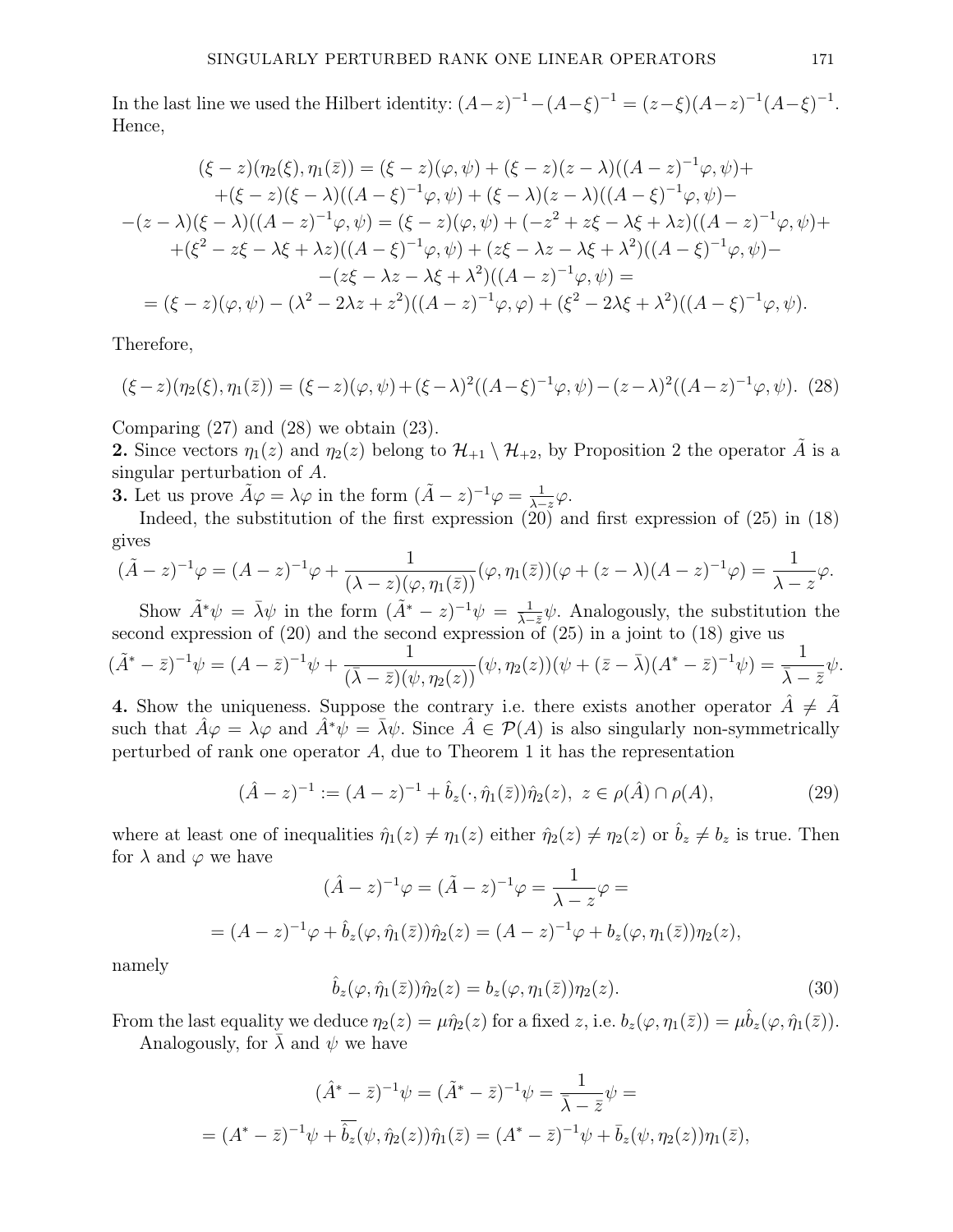namely  $\overline{\hat{b}_z}(\psi, \hat{\eta}_2(z))\hat{\eta}_1(\bar{z}) = \overline{b}_z(\psi, \eta_2(z))\eta_1(\bar{z}).$ 

The last expression gives  $\hat{\eta}_1(\bar{z}) = \nu \eta_1(\bar{z})$  for fixed z. Now (30) yields

$$
b_z(\varphi, \eta_1(\bar{z}))\eta_2(z) = \hat{b}_z(\varphi, \nu\eta_1(\bar{z}))\mu\eta_2(z) = \hat{b}_z\bar{\nu}\mu(\varphi, \eta_1(\bar{z}))\eta_2(z),
$$

namely  $b_z = \hat{b}_z \bar{\nu} \mu$  and hence  $\hat{b}_z = b_z \frac{1}{\bar{\nu} \mu}$  $\frac{1}{\bar{\nu}\mu}$ . And (29) has a form

$$
(\hat{A} - z)^{-1} := (A - z)^{-1} + \frac{1}{\bar{\nu}\mu}(\cdot, \nu\eta_1(\bar{z}))\mu\eta_2(z) = (\tilde{A} - z)^{-1}.
$$

The obtained contradiction finishes the proof of the uniqueness and the proof of the theorem in general.  $\Box$ 

Remark 6. Theorem 2, in fact, states more than the statement inverse to Proposition 1. In Proposition 1 we have  $\lambda \in \sigma_p(A)$ ,  $\lambda \in \rho(A)$ , simultaneously, in Theorem  $2 \lambda \in \sigma_p(A)$  can be immersed in the continuous spectrum  $\sigma_c(A)$ , and hence in  $\sigma_c(A)$ .

**3. Perturbations**  $\mathcal{H}_{-2}$ **-class.** Transfer the results of the previous paragraph to the perturbation of the  $\mathcal{H}_{-2}$ -class. This general case requires an additional parametrization. Then Definition 1 takes a slightly different form.

**Definition 2.** Let A be a linear unbounded closed operator in a separable Hilbert space  $\mathcal{H}$ . For  $\omega_1, \omega_2 \in \mathcal{H}_{-2}$ , where at least one of the vectors  $\omega_1, \omega_2$  does not belong to  $\mathcal{H}_{-1}$ , we put  $\eta_1(\bar{z}) = (\mathbf{A}^* - \bar{z})^{-1}\omega_1$ ,  $\eta_2(z) = (\mathbf{A} - z)^{-1}\omega_2$ ,  $z \in \rho(\mathbf{A})$ . The operator  $\tilde{A} \in \mathcal{P}_{-2}^1(A)$  is called *singularly non-symmetrically rank* one perturbed of the  $H_{-2}$ -class with respect to the operator A, if its domain is defined (by fixed  $z$ )

$$
\mathfrak{D}(\tilde{A}) = \left\{ \vartheta = \phi - \mathbf{b}_z \eta_2(z) : \phi \in \mathfrak{D}(A), \n\underline{\mathbf{b}}_z = \frac{((A-z)\phi, \eta_1(\bar{z}))}{1/\alpha + \tau + ((A-z)(1+zA)(A^2+1)^{-1}\eta_2(z), \eta_1(\bar{z}))} \right\}
$$
\n(31)

in the case  $((A-z)(1+zA)(A^2+1)^{-1}\eta_2(z), \eta_1(\bar{z}))+1/\alpha+\tau\neq 0$ , where  $\tau\in\mathbb{C}$  is a parameter; and

$$
\mathfrak{D}(\tilde{A}) = \mathfrak{D}_{\mathcal{H}_2} + \{c\eta_2(z)\}, \quad \mathfrak{D}_{\mathcal{H}_2} = \{ \phi \in \mathfrak{D}(A): \ ((A - z)\phi, \eta_1(\bar{z})) = 0 \}, \ c \in \mathbb{C}, \tag{32}
$$

in the case  $((A - z)(1 + zA)(A^{2} + 1)^{-1}\eta_{2}(z), \eta_{1}(z)) + 1/\alpha + \tau = 0$ ; the action is defined by the rule

$$
(\tilde{A} - z)\vartheta = (A - z)\phi.
$$
\n(33)

Note at once that the remark similar to 1 is not possible at all in the case of Definition 2 due to the stronger singularity of the perturbation.

**Remark 7.** Similarly to Remark 2 in Definition 2 two cases for the domain  $\mathfrak{D}(A)$  in (31) and (32) are due to the fact that  $z \notin \sigma_p(\tilde{A})$  in the case (31) and  $z \in \sigma_p(\tilde{A})$  in the case (32).

**Remark 8.** If A is a self-adjoint operator,  $\omega_1 = \omega_2$ , and  $\alpha \in \mathbb{R} \setminus \{0\}$  in Definition 2, then we obtain the usual known definition of singularly perturbed self-adjoint  $\mathcal{H}_{-2}$ -class operator [3, 10].

For the resolvent  $R_z$ ,  $z \in \rho(A)$  of an unperturbed operator A and the resolvent  $\tilde{R}_z$ ,  $z \in \rho(A)$  of perturbed  $\mathcal{H}_{-2}$ -class operator A we have also a theorem similar to Theorem 1.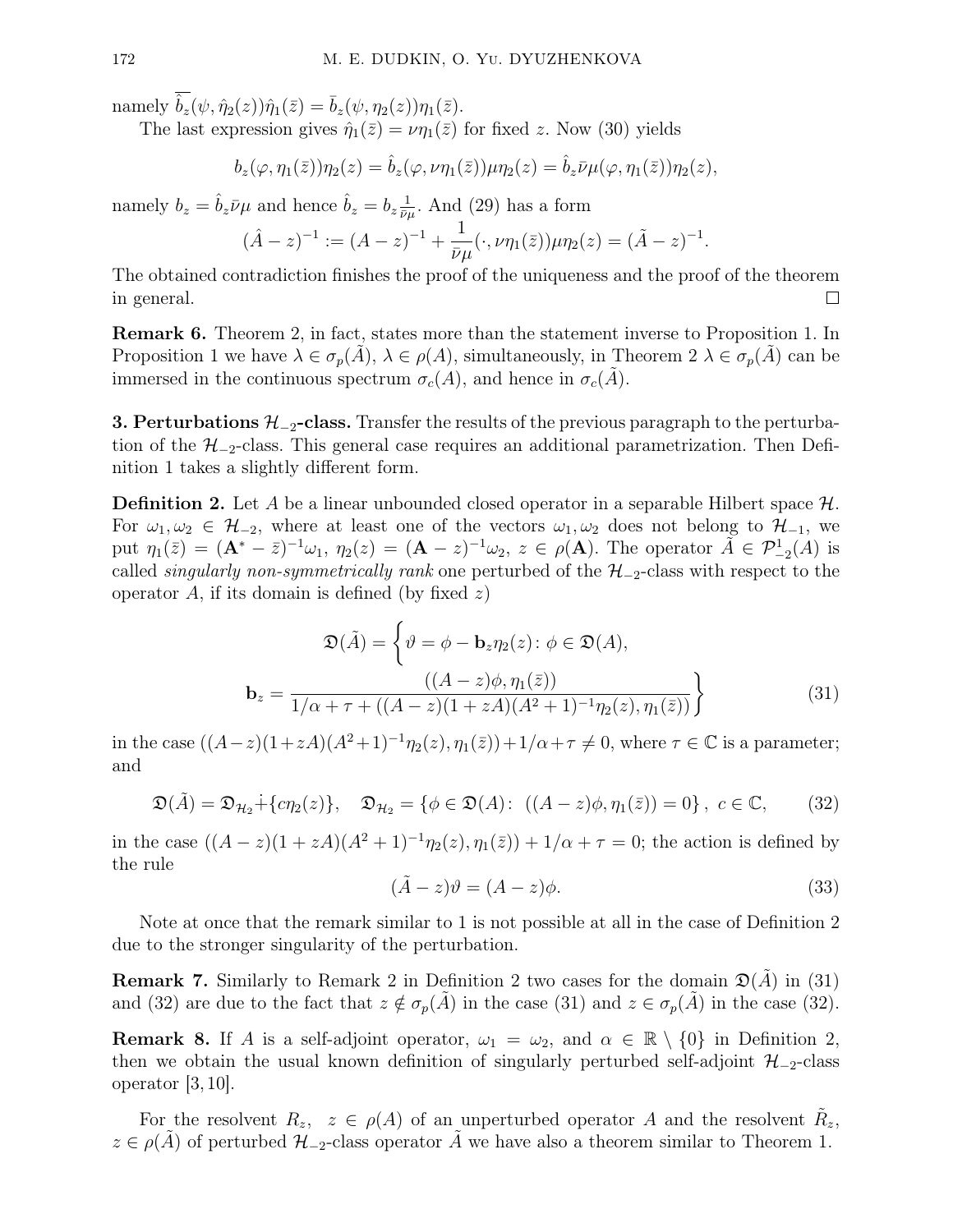**Theorem 3.** Let A be a linear unbounded closed operator in the separable Hilbert space  $\mathcal{H}$ and  $\overline{A}$  be its singularly non-symmetrically rank one perturbed with respect to  $\overline{A}$  operator  $\tilde{A} \in \mathcal{P}_{-2}^1(A)$  defined by (31)–(33). Then the resolvents  $R_z$  and  $\tilde{R}_z$  are related to each other by the M. Krein type formula:

$$
\tilde{R}_z = R_z + b_z(\cdot, \eta_1(\bar{z}))\eta_2(z),\tag{34}
$$

with vector-valued functions  $\eta_1(z) = (A - \xi)(A - z)^{-1} \eta_1(\xi), \ \eta_2(z) = (A - \xi)(A - z)^{-1} \eta_2(\xi),$ where  $\eta_1(z), \eta_2(z) \in \mathcal{H}, z, \xi \in \rho(A) \cap \rho(\tilde{A})$ , and with the scalar-valued function

$$
-b_z^{-1} = \alpha^{-1} + \tau + ((A - z)(1 + zA)(A^2 + 1)^{-1} \eta_2(z), \eta_1(\bar{z})),
$$
\n(35)

where  $\alpha \in \mathbb{C}, 0 < |\alpha| < \infty$  and  $\forall \tau \in \mathbb{C}$ , for which we have the equality:

$$
b_z^{-1} - b_{\xi}^{-1} = (\xi - z)(\eta_2(\xi), \eta_1(\bar{z})), \tag{36}
$$

and vectors  $\eta_1(z), \eta_2(z)$  are connected to  $\omega_1, \omega_2$  by relations  $\eta_1(\bar{z}) = (\mathbf{A}^* - \bar{z})^{-1}\omega_1$ ,  $\eta_2(z) =$  $(\mathbf{A} - z)^{-1} \omega_2.$ 

Analogously to Theorem 1, in general, the case  $\alpha = 0$  can also be considered by assigning  $b_z \equiv 0 \bar{R}_z \equiv R_z$ . One can put also  $|\alpha| = \infty$ , then in the last expression (35) the term  $\alpha^{-1}$ will be omitted.

Proof of Theorem 3. Steps of the proof are generally similar to those of Theorem 1, but differ in the technical details that arise due to perturbations of  $\mathcal{H}_{-2}$ -class.

For  $\forall h \in \mathcal{H}, z \in \rho(\tilde{A}) \cap \rho(A), (\tilde{A}-z)^{-1}h = \psi \in \mathfrak{D}(\tilde{A})$ . Hence, we can put  $(A-z)^{-1}h = \varphi$ and substitute in (34):

$$
\psi = (\tilde{A} - z)^{-1}h = (A - z)^{-1}h + b_z(h, \eta_1(\bar{z}))\eta_2(z) =
$$
  

$$
= \varphi - \frac{1}{1/\alpha + \tau + ((A - z)(1 + zA)(A^2 + 1)^{-1}\eta_2(z), \eta_1(\bar{z}))}(h, \eta_1(\bar{z}))\eta_2(z) =
$$
  

$$
= \varphi - \frac{((A - z)\varphi, \eta_1(\bar{z}))}{1/\alpha + \tau + ((A - z)(1 + zA)(A^2 + 1)^{-1}\eta_2(z), \eta_1(\bar{z}))}\eta_2(z).
$$

Comparing the start and the end of the last expression, we obtain (31).

Let us show (36). Using the equality (35), we have

$$
b_z^{-1} - b_{\xi}^{-1} = -((A - z)(1 + zA)(A^2 + 1)^{-1} \eta_2(z), \eta_1(\bar{z})) +
$$
  
 
$$
+ ((A - \xi)(1 + \xi A)(A^2 + 1)^{-1} \eta_2(\xi), \eta_1(\bar{\xi})).
$$

And we use the following equalities

$$
\eta_1(\bar{\xi}) = (A - \bar{z})(A - \bar{\xi})^{-1}\eta_1(\bar{z}), \ \eta_2(z) = (A - \xi)(A - z)^{-1}\eta_2(\xi).
$$

Then we have

$$
b_z^{-1} - b_{\xi}^{-1} = -((A - z)(1 + zA)(A^2 + 1)^{-1}(A - \xi)(A - z)^{-1}\eta_2(\xi), \eta_1(\bar{z})) +
$$
  
+((A - \xi)(1 + \xi A)(A^2 + 1)^{-1}\eta\_2(\xi), (A - \bar{z})(A - \bar{\xi})^{-1}\eta\_1(\bar{z})) =  
= -((A - \xi)(1 + zA)(A^2 + 1)^{-1}\eta\_2(\xi), \eta\_1(\bar{z})) + ((A - z)(1 + \xi A)(A^2 + 1)^{-1}\eta\_2(\xi), \eta\_1(\bar{z})) =  
= ([(A - z)(1 + \xi A) - (A - \xi)(1 + zA)](A^2 + 1)^{-1}\eta\_2(\xi), \eta\_1(\bar{z})) =  
= ([A + \xi A^2 - z - z\xi A - A - zA^2 + \xi + \xi zA](A^2 + 1)^{-1}\eta\_2(\xi), \eta\_1(\bar{z})) =  
= ((\xi - z)A^2 + (\xi - z))((A^2 + 1)^{-1}\eta\_2(\xi), \eta\_1(\bar{z})) = (\xi - z)(\eta\_2(\xi), \eta\_1(\bar{z})).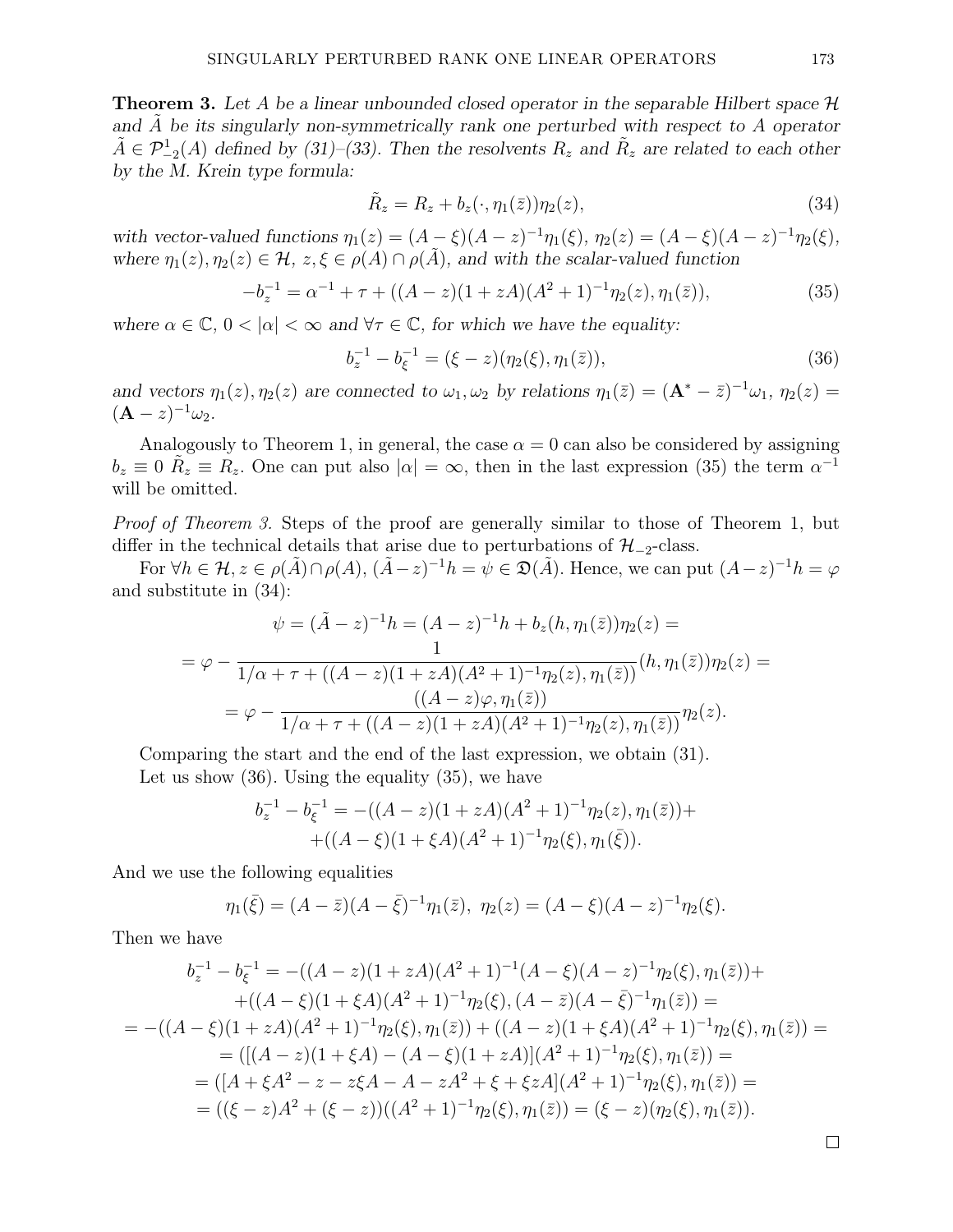By analogy with  $(\tilde{A} - z)$ , we can define  $((\tilde{A})^* - \bar{z})$  as perturbation of  $\mathcal{H}_{-2}$ -class.

**Remark 9.** Consideration of a singularly perturbed operator of  $\mathcal{H}_{-2}$ -class and its adjoint together also allows us to provide an additional description of both operators as a whole. Linear unbounded closed densely defined in H operator  $A \neq A$  is singularly perturbed of  $\mathcal{H}_{-2}$ class with respect to the operator A (without loss of generality we assume  $0 \in \rho(A) \cap \rho(A)$ ), if both sets (15) are dense in H but herewith  $\mathfrak{D} \subset \mathcal{H}_{+2}, \mathfrak{D}_* \subset \mathcal{H}_{+2}.$ 

Singularly perturbed  $\mathcal{H}_{-2}$ -class operator can also possess a new point  $\lambda$  of the point spectrum  $\sigma_p(A)$ , which was not in the spectrum  $\sigma_p(A)$  of A.

**Proposition 3.** If the operator  $\tilde{A} \in \mathcal{P}_{-2}^1(A)$  possesses a new eigenvalue  $\lambda \in \mathbb{C}$ , which was not by A, namely  $\lambda \in \sigma_p(\tilde{A})$  but  $\lambda \notin \sigma_p(A)$ , then for correspondents eigenvectors  $\varphi: \tilde{A}\varphi = \lambda\varphi$ and  $\psi$ :  $A^*\psi = \overline{\lambda}\psi$ , we have equalities:

$$
(\lambda - z) b_z(\varphi, \eta_1(\bar{z})) = 1, \quad \varphi = (A - z)(A - \lambda)^{-1} \eta_2(z), (\bar{\lambda} - \bar{z}) \bar{b}_z(\psi, \eta_2(z)) = 1, \quad \psi = (A^* - \bar{z})(A^* - \bar{\lambda})^{-1} \eta_1(\bar{z}),
$$

where  $\eta_i(z)$   $(i \in \{1,2\})$  denoted in Theorem 3,  $z \in \rho(A) \bigcap \rho(\tilde{A})$ .

Proof. The proof is not essentially different from the proof of Proposition 1.

 $\Box$ 

Theorem 4. For a given linear unbounded closed operator A in a separable Hilbert space H, a number  $\lambda \in \mathbb{C}$  and a vector  $\varphi, \psi \in \mathcal{H} \setminus \mathcal{H}_{+1}$  such that for some  $z \in \rho(A), z \neq \lambda$ and  $(\varphi, (A^* - \bar{\lambda})(A^* - \bar{z})^{-1}\psi) \neq 0$ , there exists unique (up to the parameter) singularly non-symmetrically rank one perturbed operator  $\tilde{A} \in \mathcal{P}_{-2}^1(A)$  such that  $\lambda$ ,  $\bar{\lambda}$  and  $\varphi$ ,  $\psi$  are its eigenvalues and eigenvectors, namely  $\hat{A}\varphi = \lambda\varphi$  and  $\hat{A}^*\psi = \bar{\lambda}\psi$ . Herewith, the operator  $\hat{A}$  is defined by the resolvent (34) from Theorem 3:  $\tilde{R}_z = R_z + b_z(\cdot, \eta_1(\bar{z}))\eta_2(z)$ ,  $z \in \rho(A) \cap \rho(\tilde{A})$ , with vector-valued functions  $\eta_1(\bar{z}) = (A^* - \bar{\lambda})(A^* - \bar{z})^{-1}\psi$ ,  $\eta_2(z) = (A - \lambda)(A - z)^{-1}\varphi$ , and with the scalar-valued function  $b_z^{-1} = (\lambda - z)(\varphi, \eta_1(\bar{z}))$ ,  $\left(\text{or } \bar{b}_z^{-1} = (\bar{\lambda} - \bar{z})(\psi, \eta_2(\bar{z}))\right)$ .

Proof. The proof has the same steps as the proof of Theorem 2, without taking into account technical details that require consideration of the  $\mathcal{H}_{-2}$ -class perturbations.  $\Box$ 

## 4.  $\mathcal{H}_{-2}$ -class perturbations, that allow description by the  $\mathcal{H}_{-1}$ -class methods.

Differences of coefficients  $b_z$  in (3) and (31) are due to the fact that if, at least one of the vectors  $\omega_1, \omega_2$  does not belong  $\mathcal{H}_{-1}$ , then the expression  $\langle (\mathbf{A} - z)^{-1} \omega_2, \omega_1 \rangle$  does not make sense at all.

Remark that if  $\omega_1, \omega_2 \in \mathcal{H}_{-1} \setminus \mathcal{H}$ , then the denominator  $b_z$  in (31) can be written as follows

$$
((A-z)(1+zA)(A2+1)-1η2(z), η1(\bar{z})) + 1/α + τ == \langle (\mathbf{A}-z)-1ω2, ω1 \rangle - \langle A(\mathbf{A}^{2}+1)-1ω2, ω1 \rangle + 1/α + τ,
$$

and we can put  $\tau = \langle A(\mathbf{A}^2 + 1)^{-1}\omega_2, \omega_1 \rangle$ . Thus, Definition 1 becomes a partial case of Definition 2.

But if at least one of the vectors  $\omega_1$ ,  $\omega_2$  does not belong  $\mathcal{H}_{-1}$  and herewith  $\omega_1 \neq \omega_2$ , then it is possible that the expression  $\langle (A - z)^{-1} \omega_2, \omega_1 \rangle$  has a sense. For example, it is easy to find two functions  $f(x)$  and  $g(x)$ , both of which do not belong to  $L_2(\mathbb{R}, dx)$ , but the integral  $\int_{-\infty}^{\infty} f(x)g(x) dx$  exists. The observed phenomenon is possible only with nonsymmetric perturbations (as opposed to symmetric one).